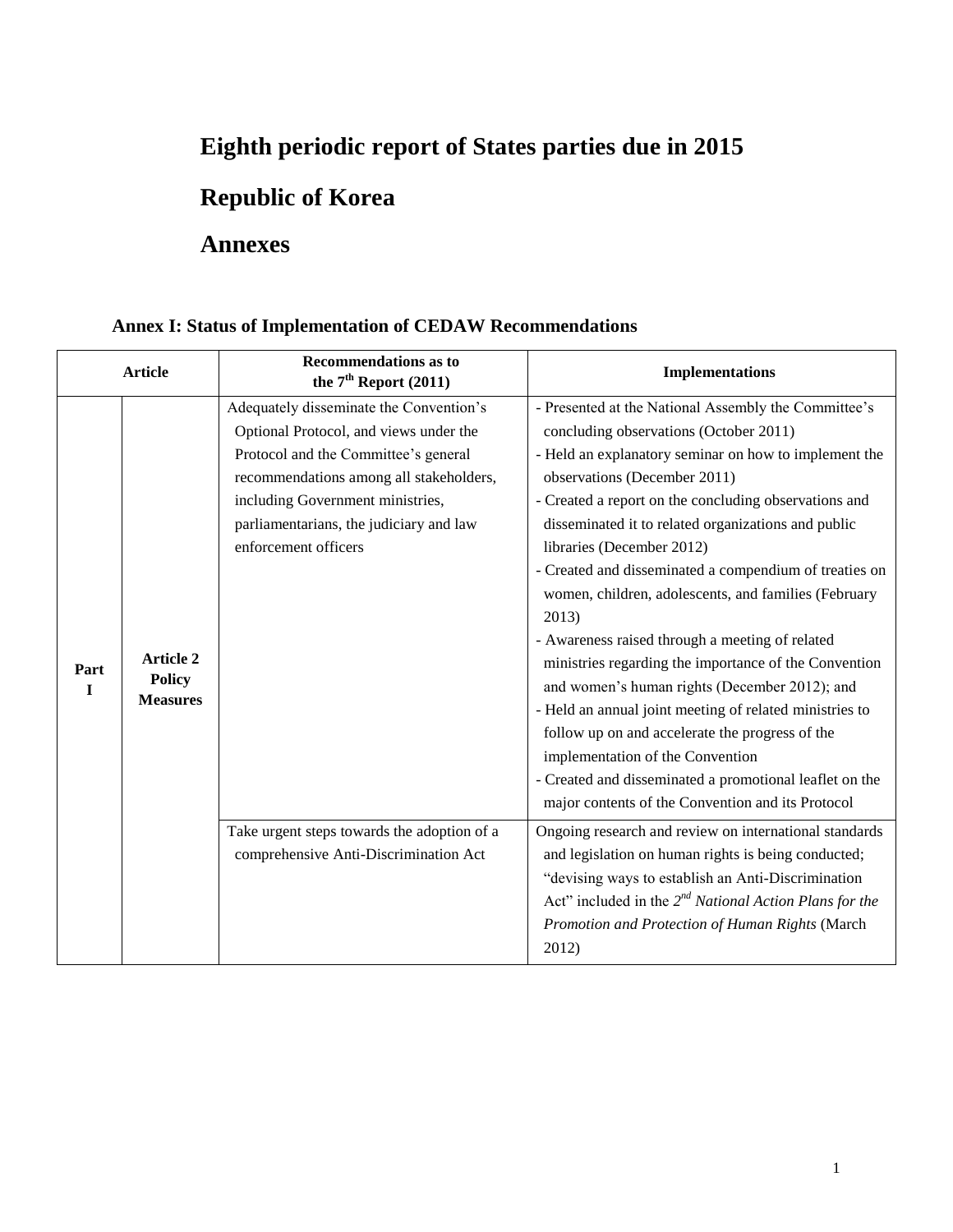|                                                                                                   | Clearly define the mandate, responsibilities,<br>and allocation of human and financial<br>resources of the three portfolios (gender,<br>youth and family) of the Ministry of Gender<br>Equality and Family, as well as institute a<br>clear coordination mechanism for ensuring<br>horizontal and vertical coherence in the<br>work of the Ministry | In accordance with the 2014 Framework Act on Gender<br>Equality, which will take effect in July 2015, a Gender<br>Equality Committee Women's Policy Coordination<br>Meeting chaired by the Prime Minister and vice-<br>chaired by the Minister of Gender Equality and Family<br>will be held on a regular basis. Gender equality<br>officials or women's policy units will be installed<br>within each ministry to enhance the coordination of<br>women's policies.                                                                                                                                                                                                                                                                                                                 |
|---------------------------------------------------------------------------------------------------|-----------------------------------------------------------------------------------------------------------------------------------------------------------------------------------------------------------------------------------------------------------------------------------------------------------------------------------------------------|-------------------------------------------------------------------------------------------------------------------------------------------------------------------------------------------------------------------------------------------------------------------------------------------------------------------------------------------------------------------------------------------------------------------------------------------------------------------------------------------------------------------------------------------------------------------------------------------------------------------------------------------------------------------------------------------------------------------------------------------------------------------------------------|
|                                                                                                   | Strengthen the capacity of the Ministry of<br>Gender Equality and Family to use gender-<br>impact assessments, and provide advice on,<br>coordinate and monitor gender-responsive<br>budgeting                                                                                                                                                      | - Based on the Gender Impact Analysis and Assessment<br>Act established in 2011, target policies have been<br>expanded from programs to laws and plans beginning<br>from 2012.<br>- Systematic gender equality education and a manual on<br>gender-responsive budgeting are being provided to<br>officials in charge of gender-responsive budgeting.                                                                                                                                                                                                                                                                                                                                                                                                                                |
|                                                                                                   | Reinstate the women's units and gender<br>equality officers                                                                                                                                                                                                                                                                                         | Women's policy officers have been installed in core<br>ministries related to the implementation of women's<br>policies, including the ministries of Education,<br>Strategy and Finance, Government Administration and<br>Home Affairs, and Health and Welfare                                                                                                                                                                                                                                                                                                                                                                                                                                                                                                                       |
|                                                                                                   | Ratify the treaties to which the Korean<br>government is not yet a party, that is, the<br>International Convention on the Protection of<br>the Rights of All Migrant Workers and<br>Members of Their Families, and the<br>International Convention for the Protection<br>of All Persons from Enforced Disappearance                                 | - As to the International Convention on the Protection<br>of the Rights of All Migrant Workers and Members of<br>Their Families, careful consideration is required since<br>conditions in Korea such as the social safety net and<br>welfare systems have yet to mature to the point of<br>readiness to embrace large-scale inflows of<br>inexperienced workers and it is also currently<br>incompatible with the country's work permit system<br>for migrant workers.<br>- International treaties are intricately linked to a<br>country's social security, legal systems, employment<br>systems, taxation, elections, education, and other<br>areas. Ratification of such treaties needs to be<br>thoroughly reviewed by the government and approved<br>by the National Assembly. |
| Article 3<br><b>Guarantee of</b><br><b>Basic Human</b><br><b>Rights and</b><br><b>Fundamental</b> | Fully utilize the Beijing Declaration and<br>Platform for Action in the implementation of<br>the State Party's obligations under the<br>Convention, and include information thereon<br>in the next periodic report                                                                                                                                  | The Beijing Platform for Action was used as a major<br>reference when establishing the Fourth Basic Plan for<br>Women's Policy (2013-2017) and the First Basic Plan<br>for Gender Equality (2015-2017).                                                                                                                                                                                                                                                                                                                                                                                                                                                                                                                                                                             |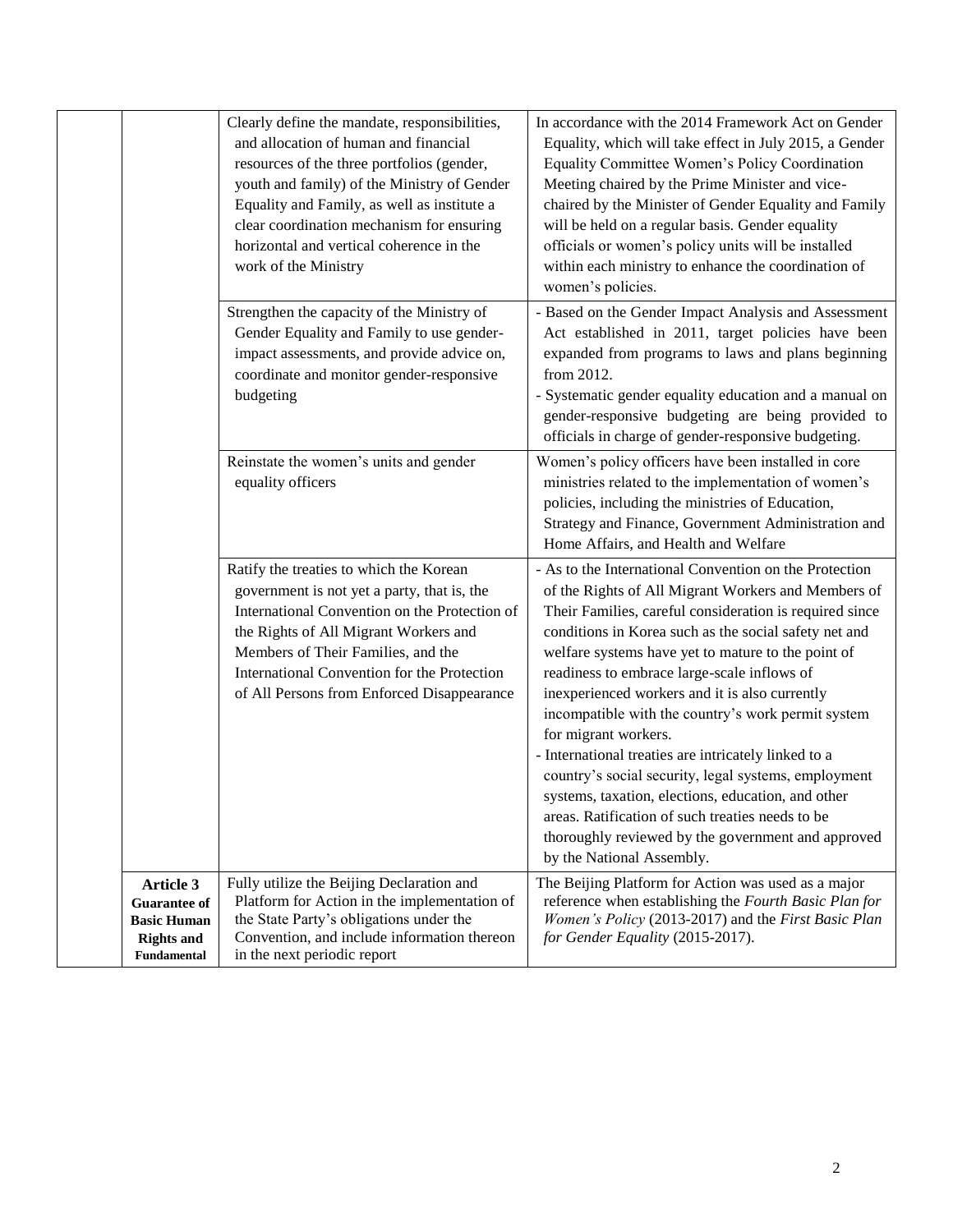| <b>Freedoms</b>                                                                | Integrate a gender perspective and explicitly<br>reflect the provisions of the Convention in all<br>efforts aimed at the achievement of the<br>Millennium Development Goals, and include<br>information thereon in the next periodic<br>report                                                                                                                                                                                                                                                                                                                                                                        | - Great efforts have been extended to strengthening<br>international cooperation toward establishing Post-<br>MDG development goals (a government taskforce<br>chaired by the vice-minister of the ministry of Foreign<br>Affairs and the Post-2015 Korea forum were launched<br>to collect opinions from the C.S.O., academics, and<br>other diverse groups and to strengthen related<br>partnerships)<br>- Substantial cooperation with international<br>organizations on women's issues has been expanded                                                                                                                                                                                                                                                                                                                                                                                                                                                                                                                                                      |
|--------------------------------------------------------------------------------|-----------------------------------------------------------------------------------------------------------------------------------------------------------------------------------------------------------------------------------------------------------------------------------------------------------------------------------------------------------------------------------------------------------------------------------------------------------------------------------------------------------------------------------------------------------------------------------------------------------------------|-------------------------------------------------------------------------------------------------------------------------------------------------------------------------------------------------------------------------------------------------------------------------------------------------------------------------------------------------------------------------------------------------------------------------------------------------------------------------------------------------------------------------------------------------------------------------------------------------------------------------------------------------------------------------------------------------------------------------------------------------------------------------------------------------------------------------------------------------------------------------------------------------------------------------------------------------------------------------------------------------------------------------------------------------------------------|
|                                                                                | The Committee shares concern regarding the<br>pressure the National Human Rights<br>Commission is facing to maintain its<br>independence. It also reminds the State Party<br>of its responsibility to ensure the<br>Commission's independence and urges<br>strengthening the Commission's monitoring<br>functions with a view to regaining credibility,<br>public confidence, and legitimacy                                                                                                                                                                                                                          | The positional level for eleven members has been<br>raised; one new unit has been installed; staffing has<br>been increased by 21 persons (2010-2011)                                                                                                                                                                                                                                                                                                                                                                                                                                                                                                                                                                                                                                                                                                                                                                                                                                                                                                             |
| <b>Article 4</b><br><b>Special</b><br><b>Measures</b>                          | - Strengthen efforts to increase the<br>representation of women in public life,<br>through the implementation of special<br>measures with the Committee's general<br>recommendation No. 25 (2004)<br>- General recommendation No. 25 (2004) calls<br>upon the State Party to strengthen efforts to<br>implement policies and special measures to<br>increase the representation of women in<br>public life<br>- Consider using a range of possible measures<br>(quotas, benchmarks, targets and incentives)<br>with regard to the implementation of articles<br>7, 8, 10, 11, 12 and 14 of the Convention (No.<br>25) | - The $2^{nd}$ Plan (2007-2011) to Expand the Proportion of<br>Female Administrators aimed at 15 % of female public<br>officials at Level 4 or higher by 2017 (ref. 79)<br>- The level of efforts to designate women for positions<br>of responsibility is currently being reflected in<br>performance evaluation of government organizations<br>(human resources management section) (March 2013)<br>- Recommended designation of at least one female<br>official for managerial and high-level positions in each<br>ministry (March 2013)<br>- Implemented a gender equality target in the public<br>hiring of Level 5 and 7 officials for the diplomacy<br>field<br>- Implemented a gender equality target in the state exam<br>for the selection of diplomat candidates (area of<br>general diplomacy) that began in 2013<br>- Implemented the prior recommendation system for<br>female manager candidates (2011-present)<br>- Reflected the agenda of raising women's political<br>representation in the $4^{th}$ Basic Plan for Women's<br>Policies (2012) |
| <b>Article 5</b><br><b>Sex Role</b><br><b>Stereotyping</b><br>and<br>Prejudice | Encourage the reporting of domestic and<br>sexual violence cases by ensuring that<br>education professionals, healthcare providers<br>and social workers are fully aware with<br>relevant legal provisions, sensitized to all<br>forms of violence against women and<br>capable of complying with their obligation to<br>report cases                                                                                                                                                                                                                                                                                 | The Act on the Prevention of Children and Juveniles<br>from Sexual Abuse provides legal basis for educating<br>those persons with a reporting obligation, and the<br>Ministry of Gender Equality has executed training for<br>them on a regular basis.                                                                                                                                                                                                                                                                                                                                                                                                                                                                                                                                                                                                                                                                                                                                                                                                            |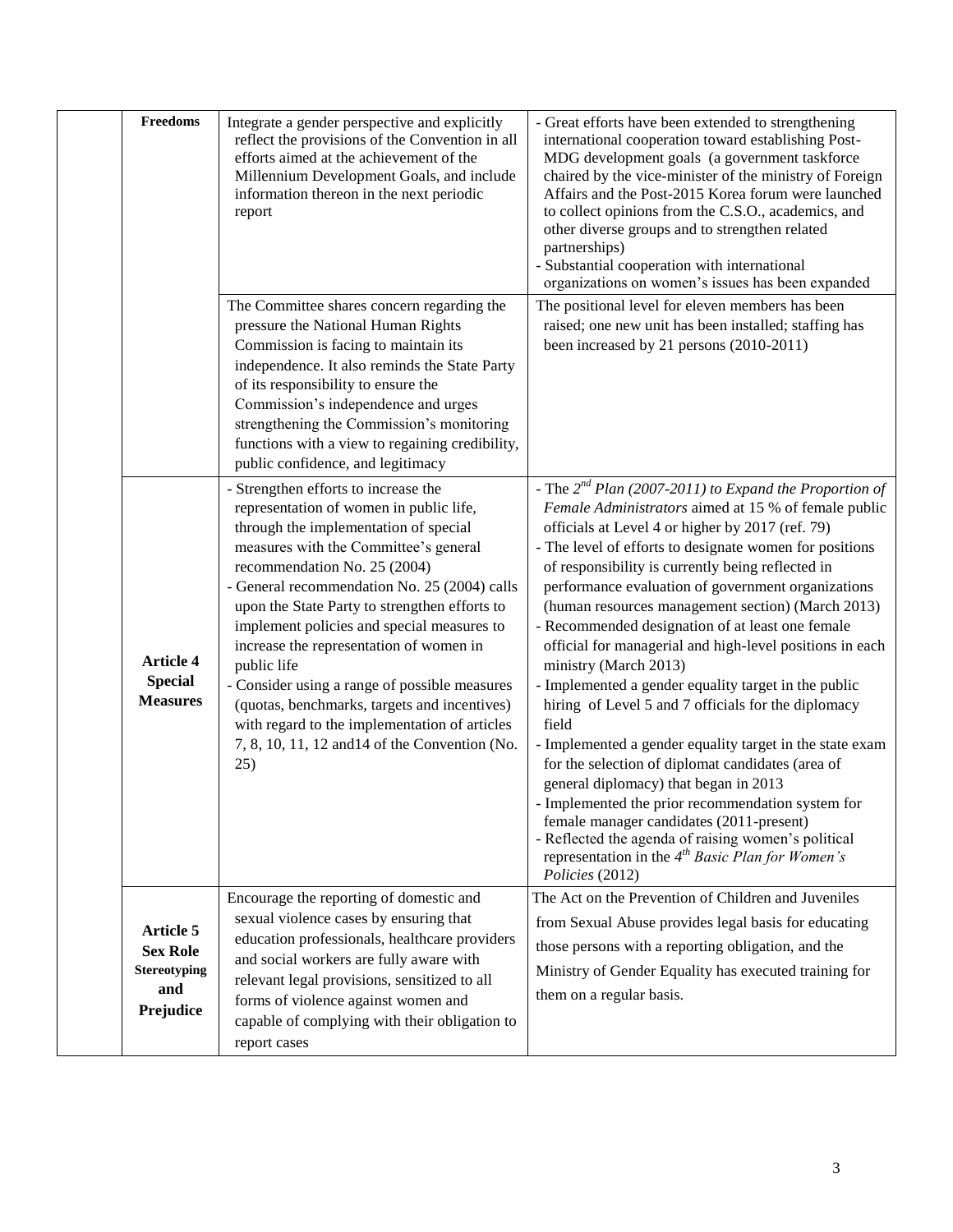| Review and amend the Criminal Code and<br>other relevant legislation to remove<br>provisions which require adult victims of<br>sexual violence to file a complaint in order to<br>have their cases prosecuted<br>Take measures to increase the number of<br>women police officers                                                                                                                                                | Abolished provisions requiring adult victims to file a<br>complaint to have their cases prosecuted; accordingly<br>revised relevant laws including the Criminal Code,<br>Special Cases Acts, and the Act on the Protection of<br>Children and Juveniles from Sexual Abuse (revised in<br>December 2012 and taking effect in June 2013)<br>Increased the proportion of female police officers from<br>5.8% in 2008 to 14 % in 2014 and currently adopting a<br>hiring quota of 10 % by 2017                                                                                                                                                                                                                                                                                                                                                                                                                                                                                                                                     |
|----------------------------------------------------------------------------------------------------------------------------------------------------------------------------------------------------------------------------------------------------------------------------------------------------------------------------------------------------------------------------------------------------------------------------------|--------------------------------------------------------------------------------------------------------------------------------------------------------------------------------------------------------------------------------------------------------------------------------------------------------------------------------------------------------------------------------------------------------------------------------------------------------------------------------------------------------------------------------------------------------------------------------------------------------------------------------------------------------------------------------------------------------------------------------------------------------------------------------------------------------------------------------------------------------------------------------------------------------------------------------------------------------------------------------------------------------------------------------|
| Conduct awareness raising campaigns for<br>protection and prevention against domestic<br>violence                                                                                                                                                                                                                                                                                                                                | - Incorporated awareness of domestic violence into<br>gender equality and human rights awareness education<br>- Implemented mandatory education on sexual abuse<br>and domestic violence (June 2013-present); installed<br>support organizations for anti-sexual violence<br>education (April 2013-present)<br>- Expanded integrated support centers to protect victims<br>of sexual abuse and domestic violence<br>- Conducted a nationwide campaign to promote<br>awareness of sexual abuse and domestic violence<br>(November 2013)                                                                                                                                                                                                                                                                                                                                                                                                                                                                                         |
| Adopt legal provisions explicitly criminalizing<br>marital rape                                                                                                                                                                                                                                                                                                                                                                  | - Existing laws punish rape against all human beings<br>and, therefore, no plan to establish separate legislation<br>is needed<br>- A Constitutional Court case has established an explicit<br>precedent for the criminality of marital rape,<br>supplementing existing legislation (a decision released<br>en banc in 2013)                                                                                                                                                                                                                                                                                                                                                                                                                                                                                                                                                                                                                                                                                                   |
| Improve the method of the survey on violence<br>against women 1) Ensure the survey to<br>include indicators such as the prevalence,<br>causes, and consequences of all forms of<br>violence<br>against<br>2)<br>Collect<br>women<br>comprehensive data on all forms of violence<br>against women 3) use such data as the basis<br>for further comprehensive measures and<br>targeted intervention in the next periodic<br>report | - Based on Act on the Prevention of Sexual Assault and<br>Protection, Etc. of Victims Thereof, Act on the<br>Prevention of Domestic Violence and Protection, Etc.<br>of Victims, Act on the Prevention of Sexual<br>Trafficking and Protection, Etc. of Victims, and<br>Frame-work Act on Gender Equality, the Ministry of<br>Gender Equality conducts surveys on sexual violence,<br>domestic violence, sexual trafficking/prostitution, and<br>sexual assault every three years in order to investigate<br>the prevalence, causes and consequences of all forms<br>violence against women<br>- Conducted a survey on the status of violence against<br>women (domestic and sexual abuse) in 2013 and<br>based on the survey findings that there was insufficient<br>awareness of victim support services, campaigns to<br>promote government services for victims were<br>reinforced and the 8th day of each month has been<br>designated as <i>Bora</i> Day since 2014 to promote<br>domestic violence prevention campaigns |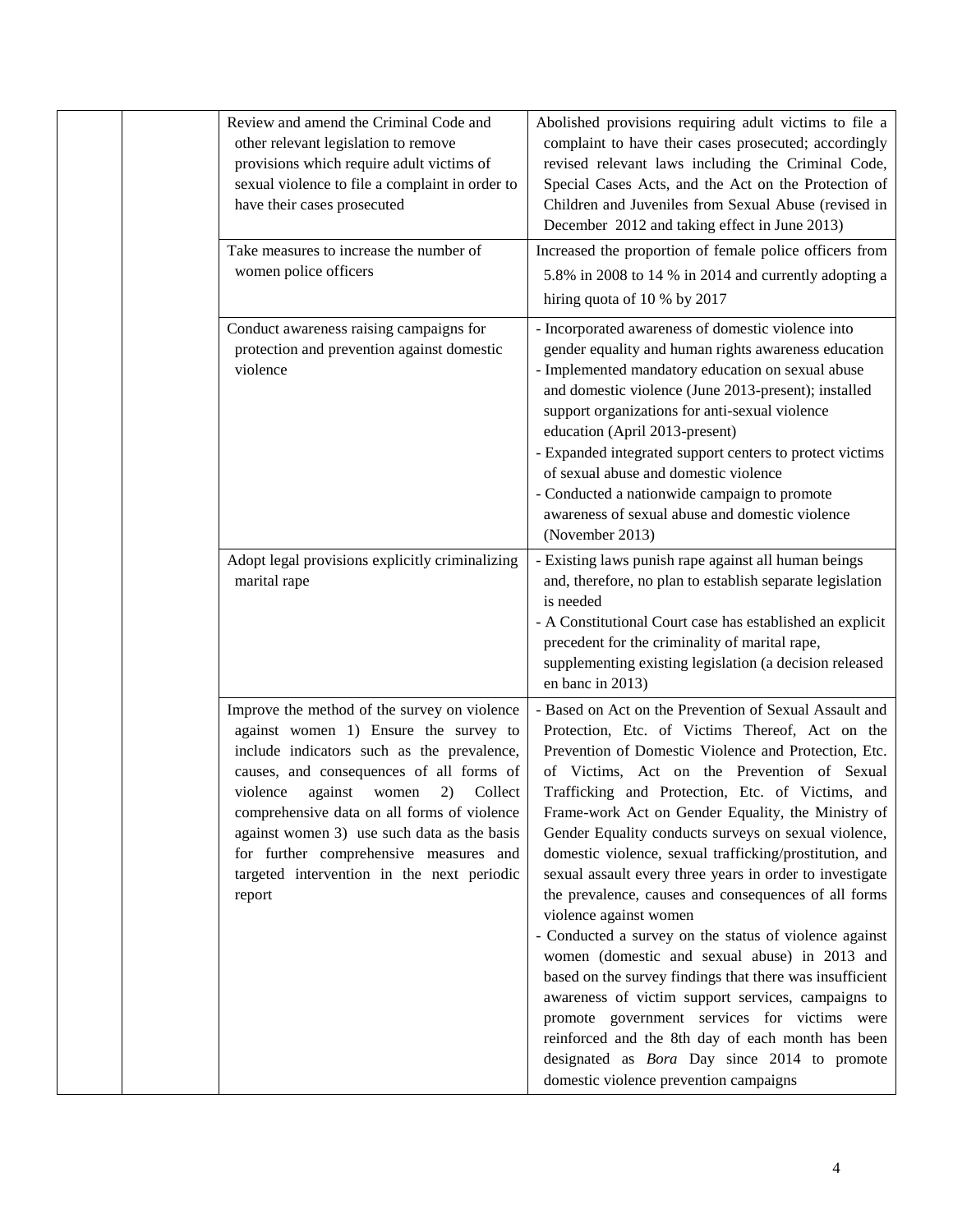|                                  | Ensure that education professionals, health-<br>care providers and social workers are fully<br>familiar with relevant legal provisions, are<br>sensitized to all forms of violence against<br>women and are capable of complying with<br>their obligation to report cases     | - Article 35 (Education of Persons Liable to Report) of<br>the Act on the Protection of Children and Juveniles<br>against Sexual Abuse provides legal basis<br>- Ministry of Gender Equality and Family is currently<br>providing education to persons liable to report                                                                                                                                                                                                   |
|----------------------------------|-------------------------------------------------------------------------------------------------------------------------------------------------------------------------------------------------------------------------------------------------------------------------------|---------------------------------------------------------------------------------------------------------------------------------------------------------------------------------------------------------------------------------------------------------------------------------------------------------------------------------------------------------------------------------------------------------------------------------------------------------------------------|
| Article 6<br><b>Prostitution</b> | Amend relevant legislation to include traffic-<br>king as an offence, and ratify the Protocol to<br>Prevent, Suppress and Punish Trafficking in<br>Persons, Especially Women and Children,<br>supplementing the UN Convention against<br><b>Transnational Organized Crime</b> | The proposal to ratify the Protocol to Prevent, Suppress<br>and Punish Trafficking in Persons, Especially Women<br>and Children was passed by the National Assembly<br>(May 29, 2015).                                                                                                                                                                                                                                                                                    |
|                                  | Take legislative and other measures to ensure<br>effective implementation of the Marriage<br>Brokerage Control Act, in order to protect<br>foreign women from exploitation and abuse                                                                                          | - Meetings were held to address problems related to the<br>issuance of E-6 visas and to discuss measures to<br>prosecute criminals and protect victims in relation to<br>prostitution and human trafficking<br>- Initiated a joint crackdown by related organizations<br>against illicit activities by unlicensed marriage brokers<br>(June 2013)<br>- Revised and implemented laws to prevent<br>victimization in relation to international marriage<br>(September 2013) |
|                                  | Take further measures to protect and support<br>women and girls who are victims of<br>trafficking                                                                                                                                                                             | Counseling centers, shelters, and rehabilitation support<br>centers (91 facilities as of 2015) are currently<br>providing prostituted victims with counseling,<br>legal/medical support, schooling, vocational training,<br>and more                                                                                                                                                                                                                                      |
|                                  | Review its prostitution policy and relevant<br>legislation with a view to decriminalizing<br>women's involvement in prostitution and<br>ensuring that women involved in the sex<br>trade are not punished                                                                     | A review of whether or not to expand the range of<br>prostituted victims in regard to the decriminalization<br>of prostitution is currently pending                                                                                                                                                                                                                                                                                                                       |
|                                  | Provide rehabilitation and economic<br>empowerment programs for women and girls<br>exploited in prostitution                                                                                                                                                                  | Provided consultations for independence and<br>rehabilitation tailored to the nature of each victim<br>support facility (2013 and 2014)                                                                                                                                                                                                                                                                                                                                   |
|                                  | Take measures to establish an effective in situ<br>monitoring mechanism of the establishments<br>where foreign women work                                                                                                                                                     | - Continued monitoring and inspections of<br>entertainment establishments employing foreign<br>women<br>- Established a standard for the restriction of the<br>capacity to invite foreigners by entertainment agencies<br>with a history of forced prostitution (August 2011)                                                                                                                                                                                             |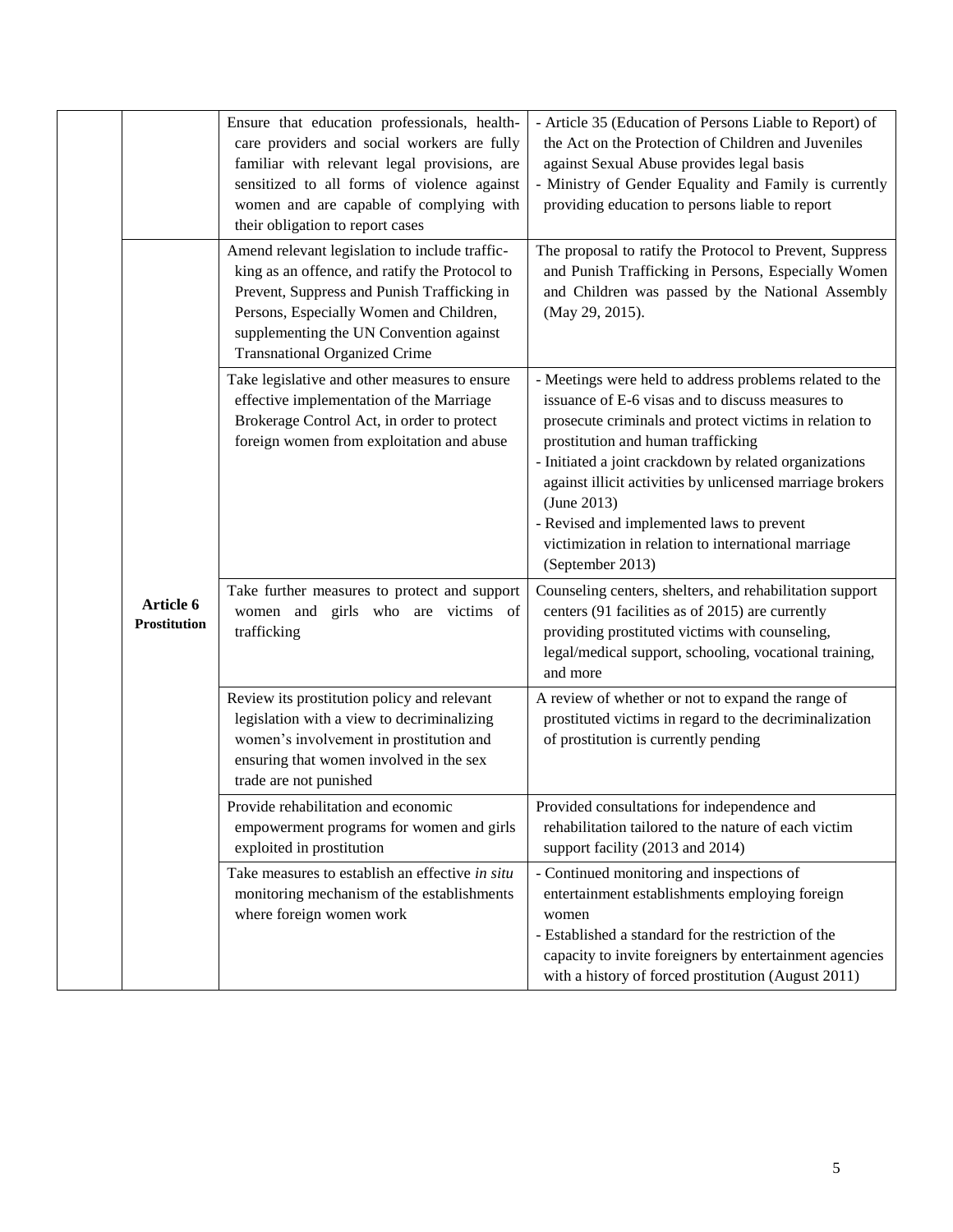| <b>PART</b><br>$\mathbf{I}$ | slow pace of progress in increasing women's<br>participation despite measures in place to<br>increase women's participation in decision-<br>making positions (No. 24)<br><b>Article 7</b><br><b>Political</b><br>and<br><b>Public Life</b>          |                                                                                                                                                                      | - Continued to expand exclusive units for increasing<br>women's participation in government committees and<br>working-level meetings have been held twice per year<br>in regard to expanding women's participation in<br>government committees (ref. 51, 52)<br>- The establishment of a yearly target for women's<br>participation and appointment of female officials has<br>been recommended<br>- Established a cooperation system with relevant<br>ministries to share information on the female human<br>resources pool by sector<br>- Evaluated and monitored the targets for expansion of<br>female administrators in the public sector (2014-<br>present)<br>- The proportion of female faculty increased from 9.6%<br>in 2003 to 13.7% in 2012 at national and public<br>universities and 16.8% in 2003 to 22.6% in 2012 at<br>private universities (ref. 82)                                                                                                                                                                               |  |
|-----------------------------|-----------------------------------------------------------------------------------------------------------------------------------------------------------------------------------------------------------------------------------------------------|----------------------------------------------------------------------------------------------------------------------------------------------------------------------|------------------------------------------------------------------------------------------------------------------------------------------------------------------------------------------------------------------------------------------------------------------------------------------------------------------------------------------------------------------------------------------------------------------------------------------------------------------------------------------------------------------------------------------------------------------------------------------------------------------------------------------------------------------------------------------------------------------------------------------------------------------------------------------------------------------------------------------------------------------------------------------------------------------------------------------------------------------------------------------------------------------------------------------------------|--|
|                             | <b>Article 9</b><br><b>Nationality</b>                                                                                                                                                                                                              | Revise its legislation governing nationality<br>with a view to remove all discriminatory<br>provisions relating to the requirements to<br>acquire Korean nationality | There are no discriminatory provisions against women<br>in the current legislation                                                                                                                                                                                                                                                                                                                                                                                                                                                                                                                                                                                                                                                                                                                                                                                                                                                                                                                                                                   |  |
| <b>PART</b><br>III          | Institute measures to revise textbooks used at<br>all levels to introduce mandatory gender<br>training for teachers<br><b>Article 10</b><br><b>Education</b><br>Actively encourage women and girls to choose<br>non-traditional fields of study and |                                                                                                                                                                      | - Reviewed laws and regulations related to sex<br>education as well as curricula at elementary and<br>secondary levels (March-July 2013)<br>- Expanded the dissemination of 2009 revised textbooks<br>with improved education on gender equality and<br>human rights<br>- Recommended incorporating gender equality<br>education into teacher qualification training and in-<br>service training provided by local Offices of Education<br>$(2014$ -present)<br>- Designated the Korean Institute of Gender Equality<br>Promotion and Education (KIGEPE) as a Long<br>Distance Teacher Training Center (July 2010)<br>- Developed and disseminated textbooks with an<br>increased emphasis on gender equality and human<br>rights for 1 <sup>st</sup> and 2 <sup>nd</sup> grades in elementary school and<br>$1st$ year of middle school (2013)<br>- Continued monitoring to ensure gender equality<br>incorporated across curricula<br>- Conducted a policy study on measures for careers and<br>capacity development for the cultivation of female |  |
|                             |                                                                                                                                                                                                                                                     | professions                                                                                                                                                          | human resources in science (December 2012)<br>- Developed an e-book guideline for assisting teachers<br>to incorporate gender equality into structuring class<br>content and curricula on careers and professions<br>(2012)                                                                                                                                                                                                                                                                                                                                                                                                                                                                                                                                                                                                                                                                                                                                                                                                                          |  |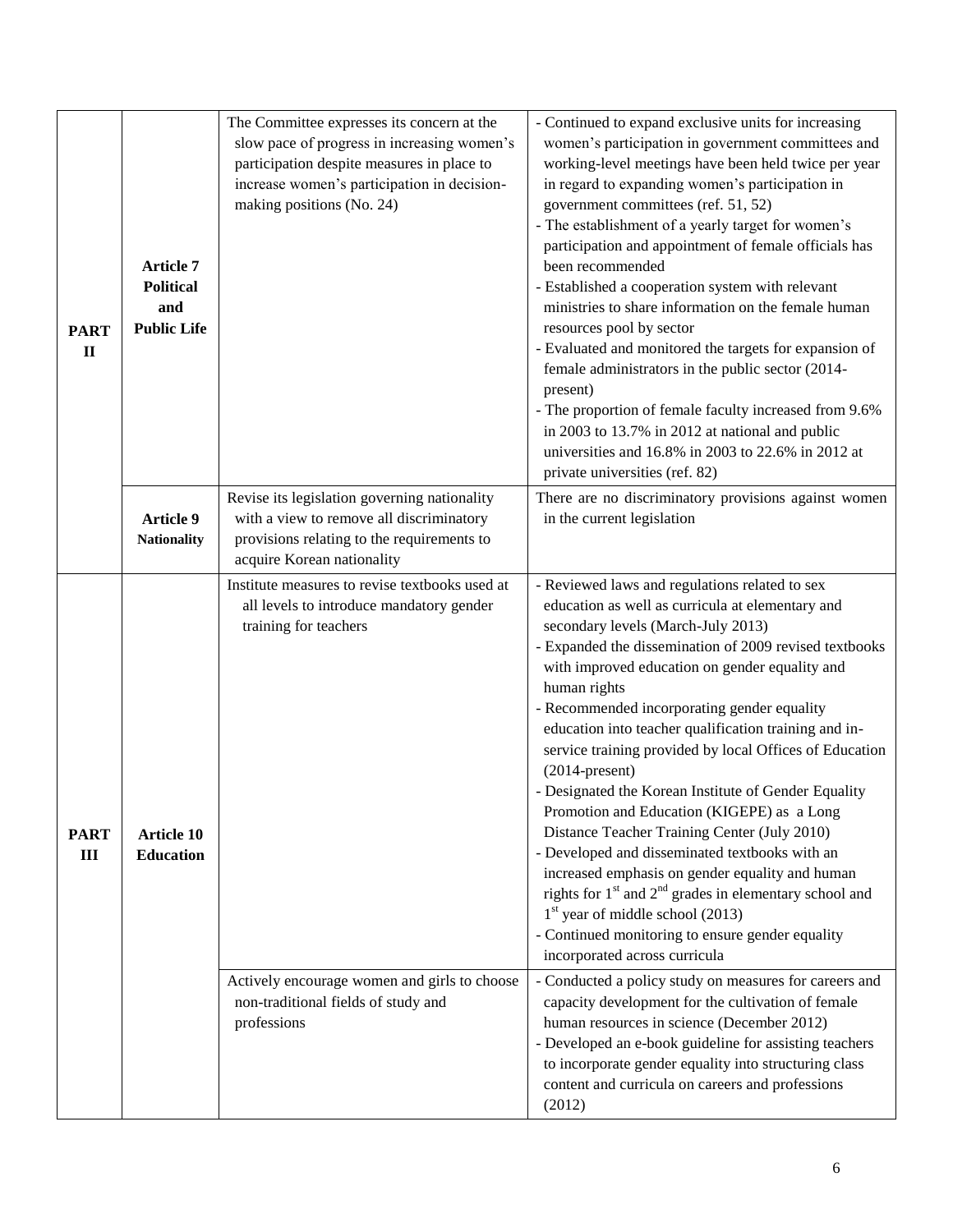| <b>PART</b><br>III | <b>Article 11</b><br>Employment | Establish an effective monitoring mechanism<br>to ensure that students are provided with the<br>10 hours compulsory course on sexual<br>education and introduce a more<br>comprehensive, age-appropriate program on<br>sexual and reproductive health and rights for<br>both girls and boys as a regular part of the<br>curriculum at the basic and secondary levels<br>of the education system | - Developed and disseminated Measures to Substantiate<br>Sex Education at the Elementary and Secondary<br>Levels (September 2011)<br>- 15 hours per year (extended from the previous 10<br>hours, September 2011)<br>- Distributed Guidelines on Sex Education at Schools,<br>with an aim to promote systematic sex education<br>aligned with appropriate developmental stages<br>(October 2011)                                                                                                                                                                                                                                                                                                                                                                                   |
|--------------------|---------------------------------|-------------------------------------------------------------------------------------------------------------------------------------------------------------------------------------------------------------------------------------------------------------------------------------------------------------------------------------------------------------------------------------------------|------------------------------------------------------------------------------------------------------------------------------------------------------------------------------------------------------------------------------------------------------------------------------------------------------------------------------------------------------------------------------------------------------------------------------------------------------------------------------------------------------------------------------------------------------------------------------------------------------------------------------------------------------------------------------------------------------------------------------------------------------------------------------------|
|                    |                                 | Present disaggregated data on labor market<br>indicators in the next periodic report                                                                                                                                                                                                                                                                                                            | See Article 11(ref. 92) in the report for data such as the<br>male and female populations over 15, male and female<br>economic participation rate, male and female<br>employment rate, male and female unemployment<br>rate, number of male and female irregular workers,<br>number of male and female fixed-term workers,<br>number of male and female part-time workers, and<br>number of male and female atypical workers                                                                                                                                                                                                                                                                                                                                                       |
|                    |                                 | Diligently monitor the situation of women in<br>the labor market and ensure enterprises<br>provide more opportunities for women to<br>gain access to full-time and regular<br>employment                                                                                                                                                                                                        | Monitoring and supervision of organizations and<br>companies hiring a large number of female workers<br>has continued in regard to gender discrimination in<br>employment and recruitment                                                                                                                                                                                                                                                                                                                                                                                                                                                                                                                                                                                          |
|                    |                                 | Protect those in non-regular work by<br>extending benefits, including paid maternity<br>leave, to part-time and short-time workers                                                                                                                                                                                                                                                              | - Provided a job security subsidy during the infant-care<br>period for irregular female workers<br>- Established legal measures to protect maternity among<br>irregular female workers                                                                                                                                                                                                                                                                                                                                                                                                                                                                                                                                                                                             |
|                    |                                 | Enforce the provisions of the Equal<br>Employment Act in regard to equal pay for<br>work of equal value                                                                                                                                                                                                                                                                                         | - Conducted an annual inspection of companies hiring a<br>large number of female workers for compliance with<br>the Equal Employment Act<br>- Defined by law equal pay for work of equal value<br>within the same sector<br>- Imposed fines of up to ten million won for wage<br>discrimination and up to five million won for<br>discrimination in fringe benefits<br>- Gender discrimination in recruitment and employment<br>including recruitment on different wage schemes for<br>men and women has been monitored<br>- Provided customized services at Saeil Centers to<br>support the re-entry into the labor market of women<br>with career interruption in order to address the career<br>disruption of female workers, one of the major causes<br>of the gender wage gap |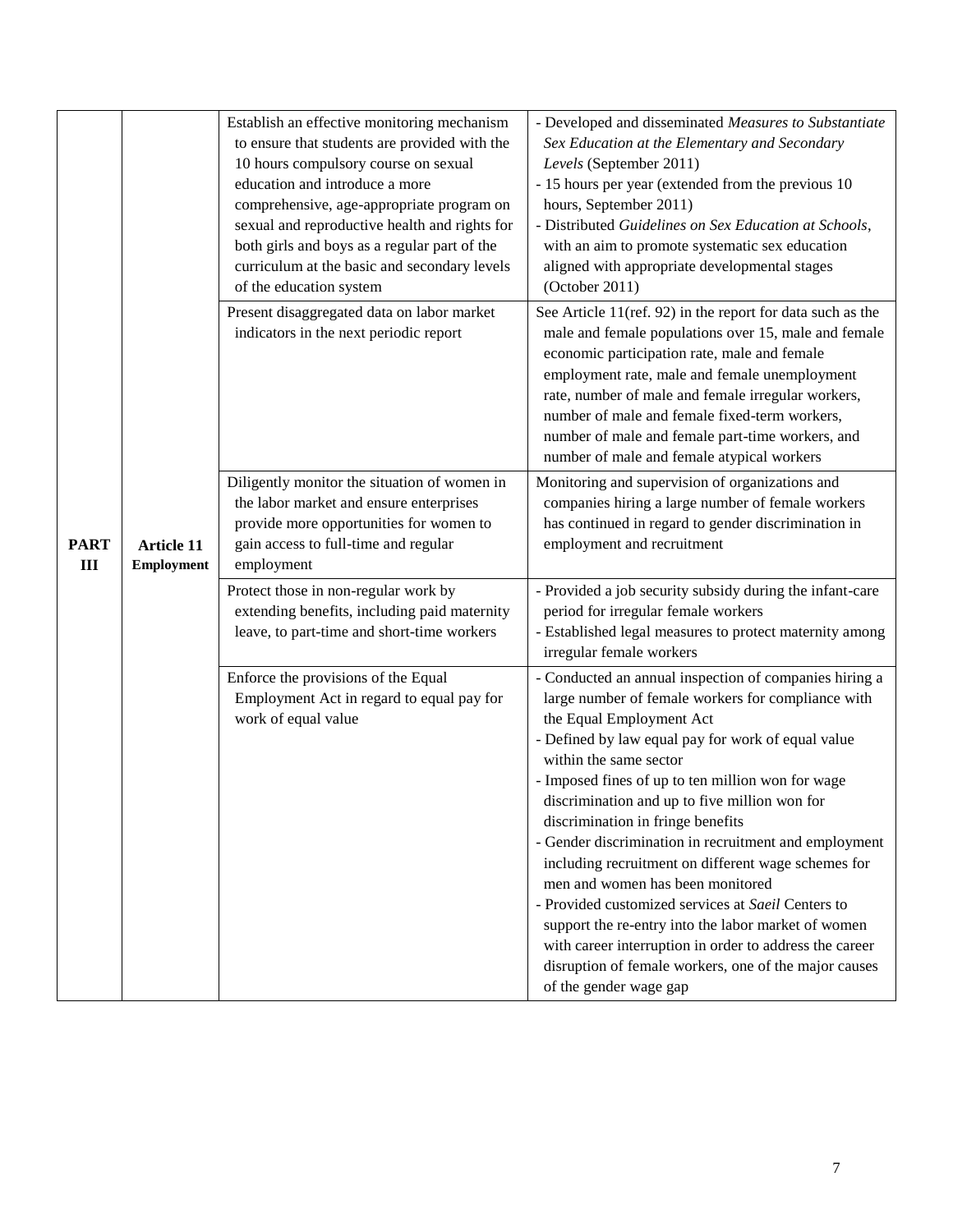| Ensure that effective monitoring mechanisms<br>are in place to achieve compliance with<br>existing legislation, and that there are<br>procedures in place for women to file<br>complaints of violations of their labor rights,<br>particularly in cases of sexual harassment | - Supervised and monitored organizations and<br>companies, especially those hiring a significant<br>number of female workers, in order to prevent<br>violations of labor rights and sexual harassment<br>- Installed a report system and equal employment<br>counseling centers (15 nationwide) to enhance access<br>to procedures for filing complaints about sexual<br>harassment<br>- Continued monitoring of gender discrimination with<br>an aim to increase the employment of female workers                                                                              |
|------------------------------------------------------------------------------------------------------------------------------------------------------------------------------------------------------------------------------------------------------------------------------|---------------------------------------------------------------------------------------------------------------------------------------------------------------------------------------------------------------------------------------------------------------------------------------------------------------------------------------------------------------------------------------------------------------------------------------------------------------------------------------------------------------------------------------------------------------------------------|
| Domestic responsibilities are still primarily<br>borne by women and the number of men<br>taking parental leave is limited                                                                                                                                                    | - Introduced a special parental leave scheme (Father's<br>Month) and increased the benefit for the first month of<br>the leave to 100% of the ordinary wage for a parent<br>who takes a parental leave immediately after their<br>spouse took one for the same child<br>- Revised both the State Public Officials Act and Local<br>Public Officials Act to enable male public officials to<br>take parental leave at any point for up to three years,<br>the same as can their female counterparts<br>- Introduced the Dad's Month and encouraged men to<br>take parental leave |
| Promote co-responsibility in the domestic<br>sphere and step up efforts to assist women<br>and men to strike a balance between family<br>and employment responsibilities                                                                                                     | - Introduced the Best Family-Friendly Management<br>Certification System to recognize<br>companies/organizations establishing best practices for<br>work-family balance. The number of certified<br>companies increased from 9 in 2008 to 444 in 2014<br>and laid out the certification criteria for small and mid-<br>sized companies in order to promote family-friendly<br>labor practices (2014)                                                                                                                                                                            |
|                                                                                                                                                                                                                                                                              | - Provided customized consultation on family-friendly<br>programs for companies<br>- Established the Basic Plan for Work- Family Balance<br>$(2013 - 2017)$<br>- Strengthened Saeil Centers to provide customized emp<br>loyment support for women with interrupted careers<br>- Developed women-friendly vocational<br>training to enable women to simultaneously carry out w<br>ork, childcare, and training                                                                                                                                                                  |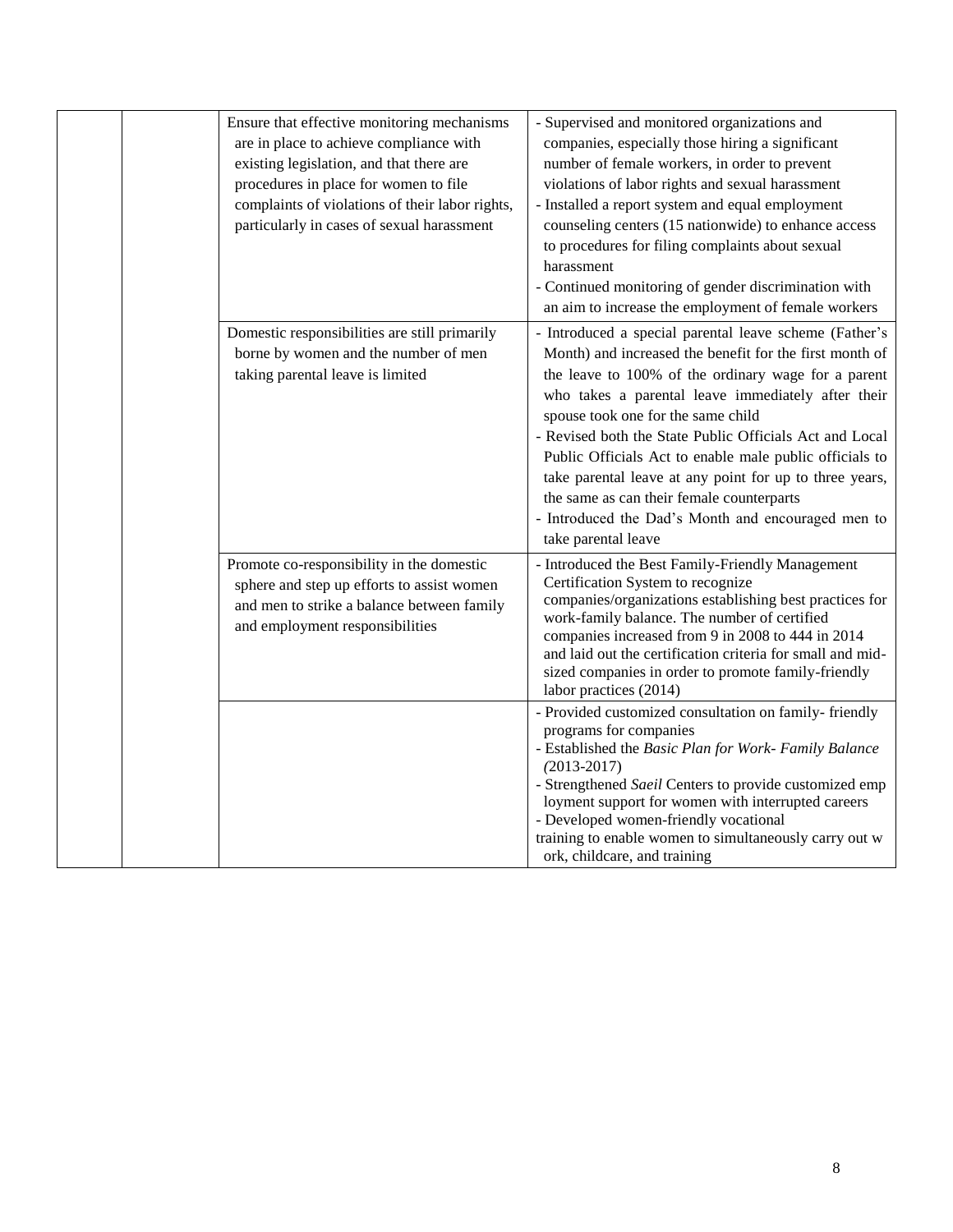|  | <b>Article 12</b><br><b>Health</b>                                    | Take necessary measures to address the<br>deteriorating mental health situation, in<br>particular depression; implement suicide<br>prevention plans and provide information in<br>the next periodic report on the policies and<br>results achieved             | - Changed the insurance claims system for psychiatrists<br>(April 1, 2013)<br>- Plans initiated to launch self-assessment of mental<br>health by the course of life in order to improve<br>detection of major mental health issues $(2nd$ half of<br>2013)<br>- Established a legal and institutional basis for suicide<br>prevention; expanded the suicide prevention<br>infrastructure including the establishment of the Korea<br>Suicide Prevention Center and expansion of Mental<br><b>Health Centers</b><br>- Built a foundation for management and suicide<br>prevention among high-risk groups |
|--|-----------------------------------------------------------------------|----------------------------------------------------------------------------------------------------------------------------------------------------------------------------------------------------------------------------------------------------------------|---------------------------------------------------------------------------------------------------------------------------------------------------------------------------------------------------------------------------------------------------------------------------------------------------------------------------------------------------------------------------------------------------------------------------------------------------------------------------------------------------------------------------------------------------------------------------------------------------------|
|  |                                                                       | Ensure that older women with low income<br>levels have full access to health and social<br>services                                                                                                                                                            | - Provided long-term care for the elderly<br>- Provided comprehensive care service for the elderly<br>- Provided short-term housekeeping and activity support<br>services (since March 2013)<br>- Provided senior care and emergency care for seniors<br>living alone<br>- Continued to expand health and social services for<br>low-income elderly women                                                                                                                                                                                                                                               |
|  |                                                                       | - Review the law relating to abortion with a<br>view to removing the punitive provisions<br>imposed on women who undergo an abortion<br>- Provide quality services for the management<br>of complications arising from unsafe abortion                         | - Provided abortion prevention education and<br>campaigns; provides information on drug use during<br>pregnancy<br>- Identified policy needs through a national survey of<br>public perceptions on abortion (2012)                                                                                                                                                                                                                                                                                                                                                                                      |
|  | <b>Article 13</b><br><b>Economic</b><br>and Social<br><b>Benefits</b> | The limited number of state-run child care<br>centers, the trend to privatize such facilities<br>and the high fees charged by private child<br>care centers, which make them inaccessible<br>particularly to those in low income, female-<br>headed households | - Continued to expand high-quality daycare services by<br>increasing the number of state/public daycares and<br>publishing a list of companies/organizations failing to<br>fulfil the requirement for the installation of workplace<br>daycare facilities (January 2013-present)<br>- Supported working mothers by mandating private<br>daycares give priority to the children of working<br>couples (July 2012-present)<br>- Helped reduce the childcare burden through daycare<br>and childcare benefits<br>- Daycare facilities for female-headed households have<br>continued to be expanded        |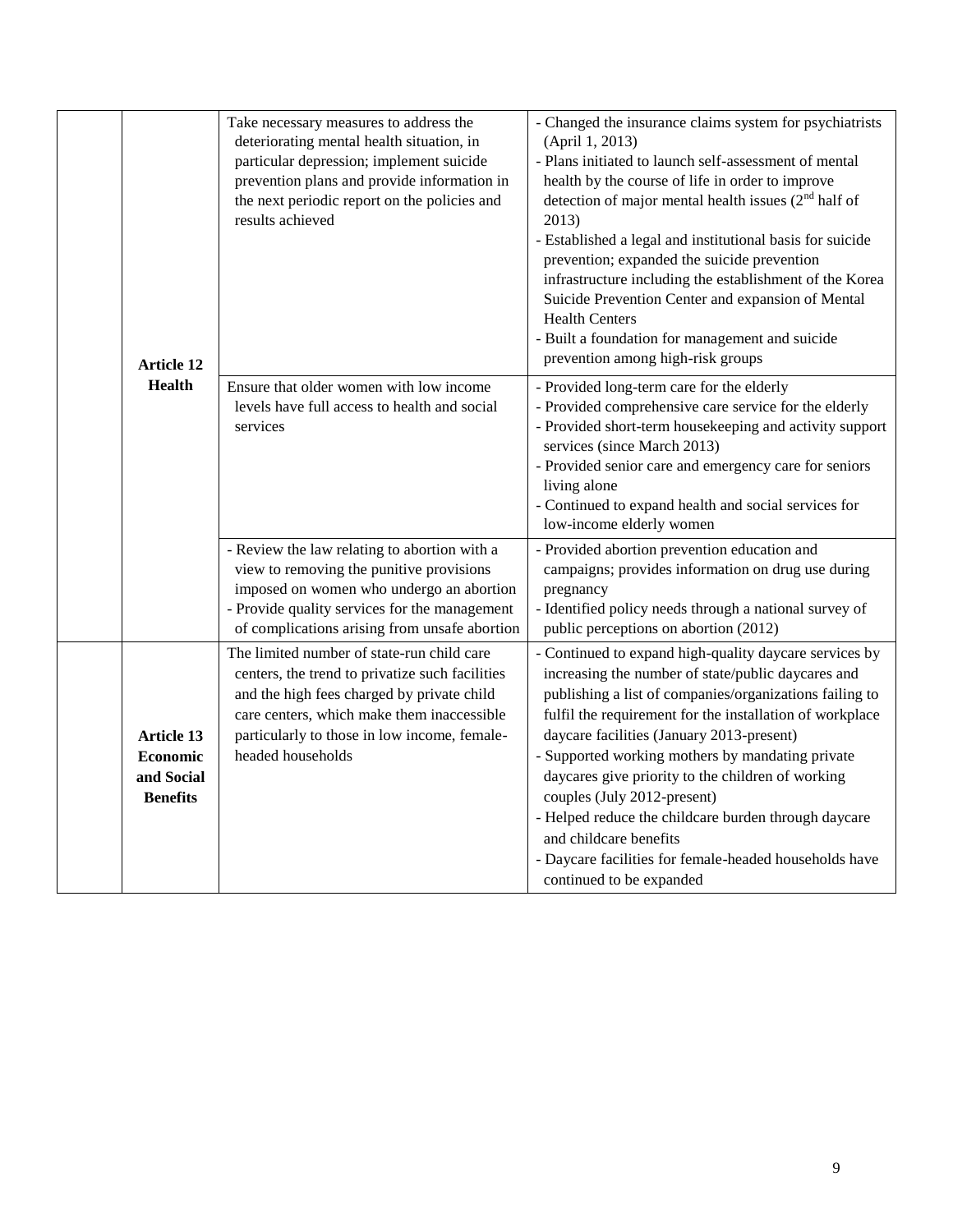|                   | <b>Article 14</b><br>Rural<br>Women                               | - Continue efforts to facilitate rural women's<br>access to own land and property, as well as to<br>provide financial support and assistance<br>- Implement gender-sensitive rural<br>development strategies and programs,<br>accelerate measures to promote farming<br>among young women                                                                                                | - Established a basic plan to cultivate female farmers<br>and fishers (2011-2015) along with yearly action plans<br>- Provided support to promote the occupational status<br>and rights of women in the agricultural and fishery<br>sectors<br>- Expanded training for women to build leadership<br>capacities and expertise for business management and<br>support for business start-ups<br>- Cultivated female community leaders and their future<br>successors among women moving from cities to rural<br>communities<br>- Supported health management services and communal<br>kitchens to reduce the childcare burden on female<br>farmers and fishers<br>- Enhanced the infrastructure for policy implementation |
|-------------------|-------------------------------------------------------------------|------------------------------------------------------------------------------------------------------------------------------------------------------------------------------------------------------------------------------------------------------------------------------------------------------------------------------------------------------------------------------------------|-------------------------------------------------------------------------------------------------------------------------------------------------------------------------------------------------------------------------------------------------------------------------------------------------------------------------------------------------------------------------------------------------------------------------------------------------------------------------------------------------------------------------------------------------------------------------------------------------------------------------------------------------------------------------------------------------------------------------|
| <b>PART</b><br>IV | <b>Article 16</b><br><b>Marriage</b><br>and<br><b>Family Life</b> | Expedite efforts towards the withdrawal,<br>within a concrete time frame, of the State<br>party's reservation to article 16, paragraph 1<br>(g) of the Convention<br>Take necessary legislative measures to<br>incorporate a rule of equal distribution of<br>marital property upon divorce in the<br>legislation, in line with article 16 of the<br>Convention and with the Committee's | Under a positive review in consideration of the<br>interpretation of the CEDAW committee, practices of<br>other countries, and general principles on the<br>interpretation of the law on treaties<br>- While careful deliberation is required when instituting<br>a rule of equal distribution of marital property upon<br>divorce in the form of legislation, the courts currently<br>include intangible assets such as pension and<br>severance payments among the property subject to                                                                                                                                                                                                                                |
|                   |                                                                   | general recommendation No. 21 (1994); and<br>take legislative measures to eliminate<br>consideration of 'fault' in the determination<br>of the economic consequences of divorce                                                                                                                                                                                                          | distribution<br>- 'Fault' is not considered in current laws in the<br>determination of the economic consequences of<br>divorce                                                                                                                                                                                                                                                                                                                                                                                                                                                                                                                                                                                          |

## **Annex II: Tables**

**Table 1.** Number of Organizations and Projects Subject to Gender Impact Analysis

| <b>rapic 1.</b> Funnoce of Organizations and I rojects bubject to dender impact fund ysis |       |       |        |        | Unit: number |
|-------------------------------------------------------------------------------------------|-------|-------|--------|--------|--------------|
| Year                                                                                      | 2010  | 2011  | 2012   | 2013   | 2014         |
| Number of Organizations                                                                   | 292   | 293   | 302    | 304    | 304          |
| Number of Projects                                                                        | 2,401 | 2,954 | 14,792 | 20,372 | 26,438       |
| Average Number of Projects<br>per Organization                                            | 8.2   | 10.1  | 49.0   | 67.0   | 87.0         |

Source: *The 2013 Report on the Comprehensive Analysis of Gender Impact Assessment*, Ministry of Gender Equality and Family (2014)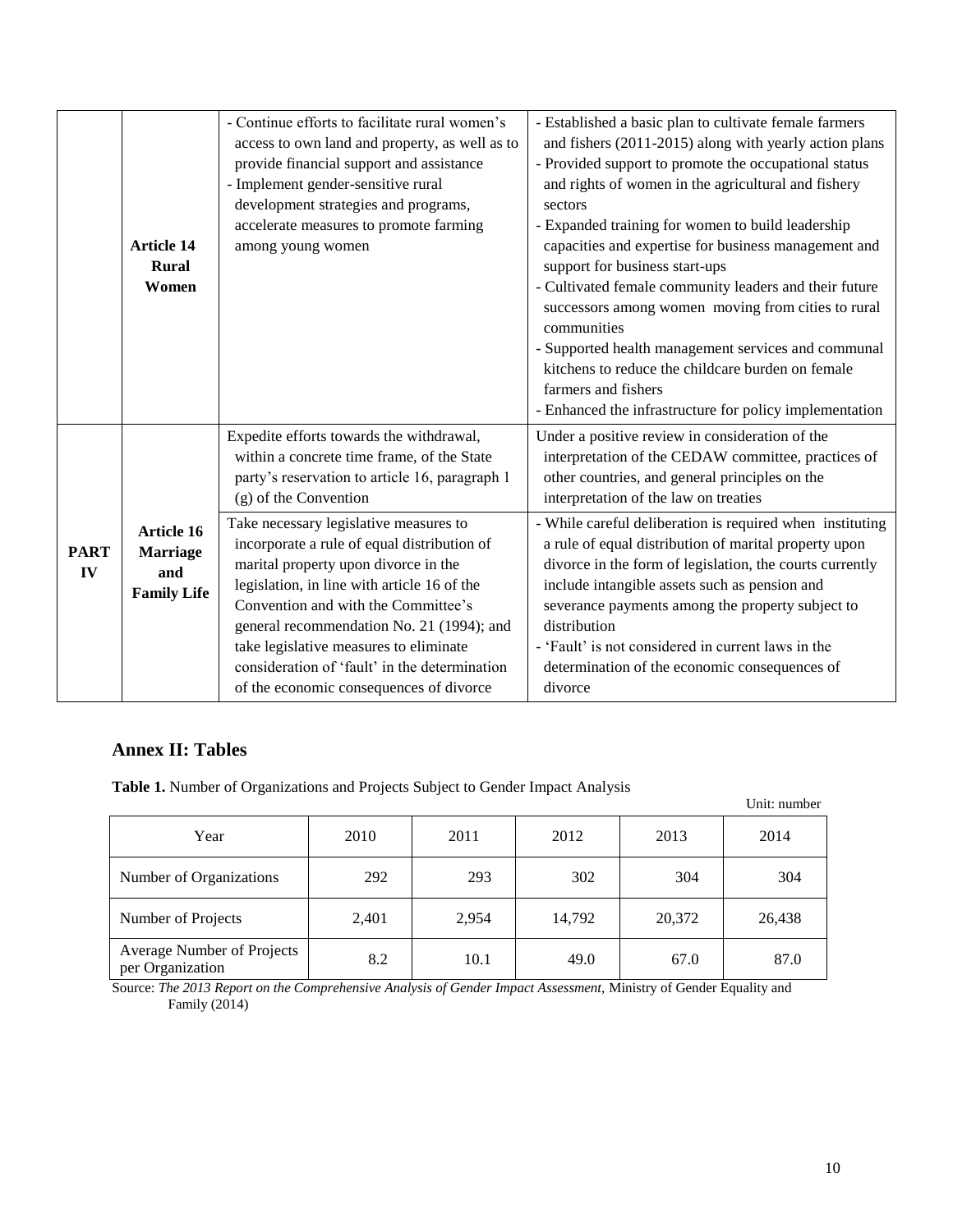#### **Table 2.** Implementation of Gender Budgeting by Local Governments

| Unit: number, 100 million won                      |                    |               |                    |               |  |
|----------------------------------------------------|--------------------|---------------|--------------------|---------------|--|
|                                                    | 2013               |               | 2014               |               |  |
| Year                                               | Number of projects | <b>Budget</b> | Number of projects | <b>Budget</b> |  |
| Total                                              | 11,803             | 125,990       | 13.299             | 147,342       |  |
| Programs for implementation<br>of women's policies | 3.244              | 49,948        | 8,108              | 69,701        |  |
| Gender Impact Analysis projects                    | 7.058              | 69,000        | 3,512              | 69.495        |  |
| Special projects by<br>local autonomous bodies     | 1,501              | 7,042         | 1,679              | 8,146         |  |

Source: *A Comprehensive Analysis of Gender Budget Statements of Local Governments*, Ministry of Gender Equality and Family (2014)

#### **Table 3.** Korean Gender Equality Index

|      |                                   |      |      |      | Unit: complete gender equality=100.0 |      |
|------|-----------------------------------|------|------|------|--------------------------------------|------|
|      | Year                              | 2009 | 2010 | 2011 | 2012                                 | 2013 |
|      | Total                             | 64.8 | 66.0 | 66.5 | 67.3                                 | 68.5 |
|      | Family                            | 55.7 | 58.1 | 59.7 | 60.9                                 | 62.7 |
|      | Welfare                           | 65.6 | 67.1 | 67.6 | 69.3                                 | 69.0 |
|      | Health                            | 95.5 | 96.0 | 96.5 | 96.5                                 | 96.4 |
|      | Safety                            | 67.0 | 64.1 | 61.5 | 63.6                                 | 58.3 |
| Area | Economic activity                 | 66.5 | 67.9 | 69.4 | 70.1                                 | 70.7 |
|      | Decision-making                   | 14.0 | 15.0 | 16.2 | 17.3                                 | 17.8 |
|      | Education/<br>vocational training | 81.6 | 85.4 | 86.8 | 85.9                                 | 96.2 |
|      | Culture/information               | 83.3 | 84.2 | 84.0 | 84.4                                 | 85.1 |

Source: *The 2014 Gender Equality Report in Korea*, Ministry of Gender Equality and Family (2014)

#### **Table 4.** Republic of Korea's Contribution to UN Women

|              |       |       |       | Unit: Thousand US dollars |
|--------------|-------|-------|-------|---------------------------|
| Year         | 2011  | 2012  | 2013  | 2014                      |
| Contribution | 4,887 | 4,756 | 7,939 | 5,088                     |

Source[: http://www.unwomen.org](http://www.unwomen.org/)

#### **Table 5.** Women's Participation in Government Committees

Unit: % Year | 2010 | 2011 | 2012 | 2013 | 2014 Proportion of designation of female members 22.3 24.8 25.7 27.7 31.7

Source: *The Survey of Women's Participation in Government Committees in the Second Half of 2014*, Ministry of Gender Equality and Family (2014)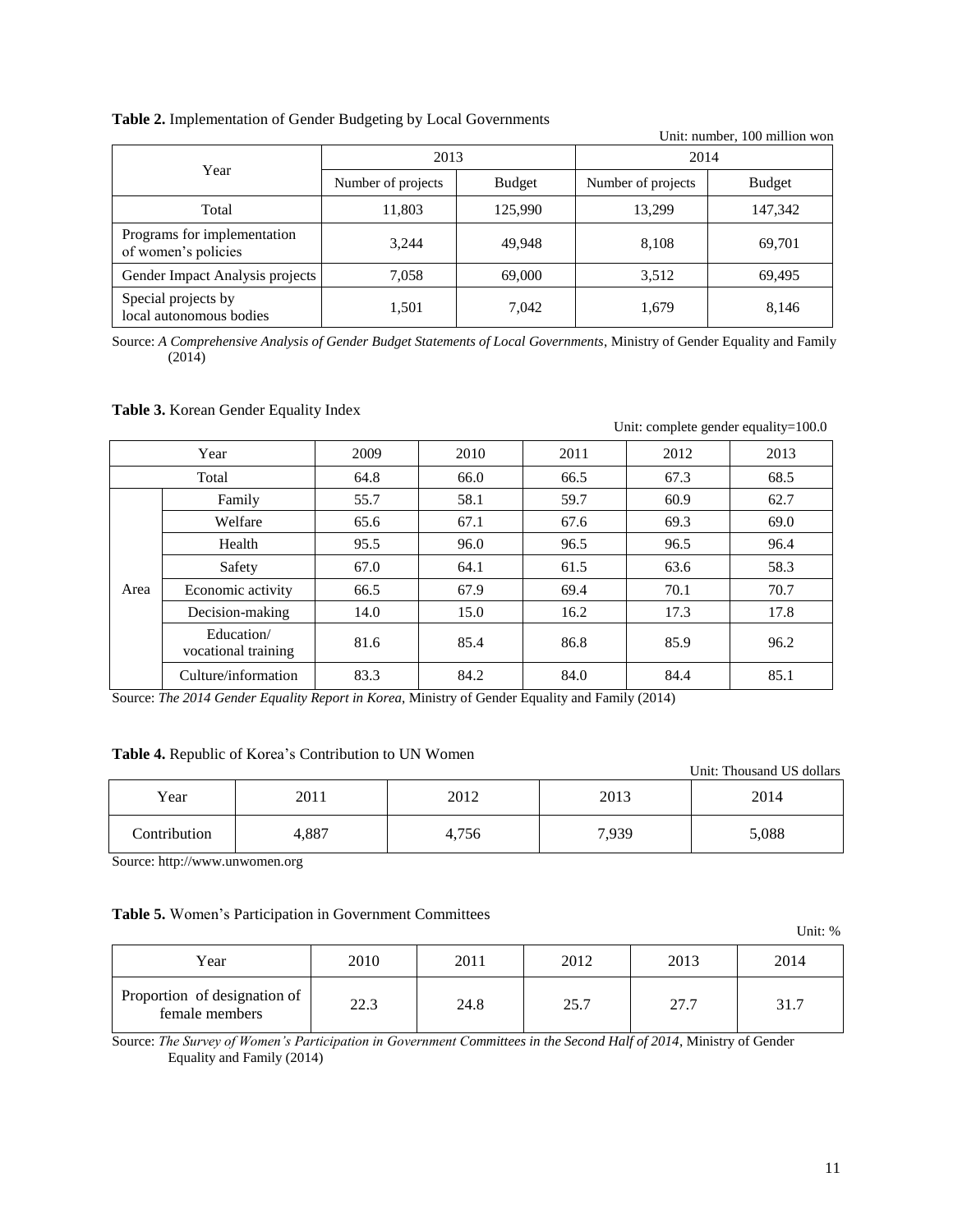|                           |                                                            |                                                  |                 |                          | Unit: persons, %         |
|---------------------------|------------------------------------------------------------|--------------------------------------------------|-----------------|--------------------------|--------------------------|
| Local                     |                                                            |                                                  | Total           | Gender                   |                          |
| Elections                 |                                                            | <b>Election Type</b>                             |                 | Men                      | Women (%)                |
|                           | Total (percentage)                                         | 3,867                                            | 3,338           | 529 (13.0)               |                          |
|                           |                                                            | Major urban city and provincial governorship     | 16              | 16                       |                          |
|                           |                                                            | Heads of local autonomous bodies $(gu, si, gun)$ | 230             | 227                      | 3(1.0)                   |
| 4 <sup>th</sup><br>(2006) | Major urban city and                                       | Constituency-based                               | 655             | 623                      | 32(4.0)                  |
|                           | provincial council members                                 | Proportional representation                      | 78              | 21                       | 57 (73.0)                |
|                           | Si, gun, gu                                                | Constituency-based                               | 2,513           | 2,403                    | 110(4.0)                 |
|                           | council members                                            | Proportional representation                      | 375             | 48                       | 327 (87.0)               |
|                           | Total (percentage)                                         | 3,893                                            | 3,148<br>(80.0) | 745 (20.0)               |                          |
|                           | Major urban city and provincial governorship               | 16                                               | 16              | $\overline{\phantom{a}}$ |                          |
| 5 <sup>th</sup>           | Heads of local autonomous bodies $(gu, si, gun)$           | 228                                              | 222             | 6(2.6)                   |                          |
| (2010)                    | Major urban city and                                       | Constituency-based                               | 680             | 625                      | 55(8.0)                  |
|                           | provincial council members                                 | Proportional representation                      | 81              | 23                       | 58 (71.0)                |
|                           |                                                            | Constituency-based                               | 2,512           | 2,238                    | 274(9.2)                 |
|                           | Si, gun, gu council members                                | Proportional representation                      | 376             | 24                       | 352 (93.0)               |
|                           |                                                            | Total (percentage)                               | 3,930           | 3,076                    | 854 (21.7)               |
|                           |                                                            | Major urban city and provincial governorship     | 17              | 17                       | $\overline{\phantom{a}}$ |
|                           |                                                            | Heads of local autonomous bodies $(gu, si, gun)$ | 226             | 217                      | 9(4.0)                   |
| 6 <sup>th</sup><br>(2014) | Major urban city and                                       | Constituency-based                               | 705             | 647                      | 58 (8.2)                 |
|                           | provincial council members                                 | Proportional representation                      | 84              | 29                       | 55(65.5)                 |
|                           |                                                            | Constituency-based                               | 2,519           | 2,150                    | 369(14.6)                |
|                           | Si, gun, gu council members<br>Proportional representation |                                                  | 379             | 16                       | 363 (95.8)               |

## **Table 6.** Women's Participation in Local Politics (Heads of Government Bodies, Council Members)

Source: *A Conspectus of Nationwide Local Elections*, National Election Commission (2014)

## **Table 7.** Proportion of Female Members of the National Assembly

|                           | $\sim$ which is the position of a chimic risemposity of the a well-met allocation $\eta$ |       |        | Unit: persons, % |  |  |
|---------------------------|------------------------------------------------------------------------------------------|-------|--------|------------------|--|--|
|                           |                                                                                          |       | Gender |                  |  |  |
| Elections                 | Election title                                                                           | Total | Men    | Women $(\%)$     |  |  |
|                           | Total                                                                                    | 299   | 258    | 41(13.0)         |  |  |
| $18th$ Election<br>(2008) | <b>Proportional Representation</b>                                                       | 54    | 27     | 27(50.0)         |  |  |
|                           | Local Constituency-based                                                                 | 245   | 231    | 14(5.0)          |  |  |
|                           | Total                                                                                    | 300   | 253    | 47(15.7)         |  |  |
| $19th$ Election<br>(2012) | <b>Proportional Representation</b>                                                       | 54    | 26     | 28(51.9)         |  |  |
|                           | Local Constituency-based                                                                 | 246   | 227    | 19(7.7)          |  |  |

Source: *A Conspectus of the Members of the 19th National Assembly*, National Election Commission (2012)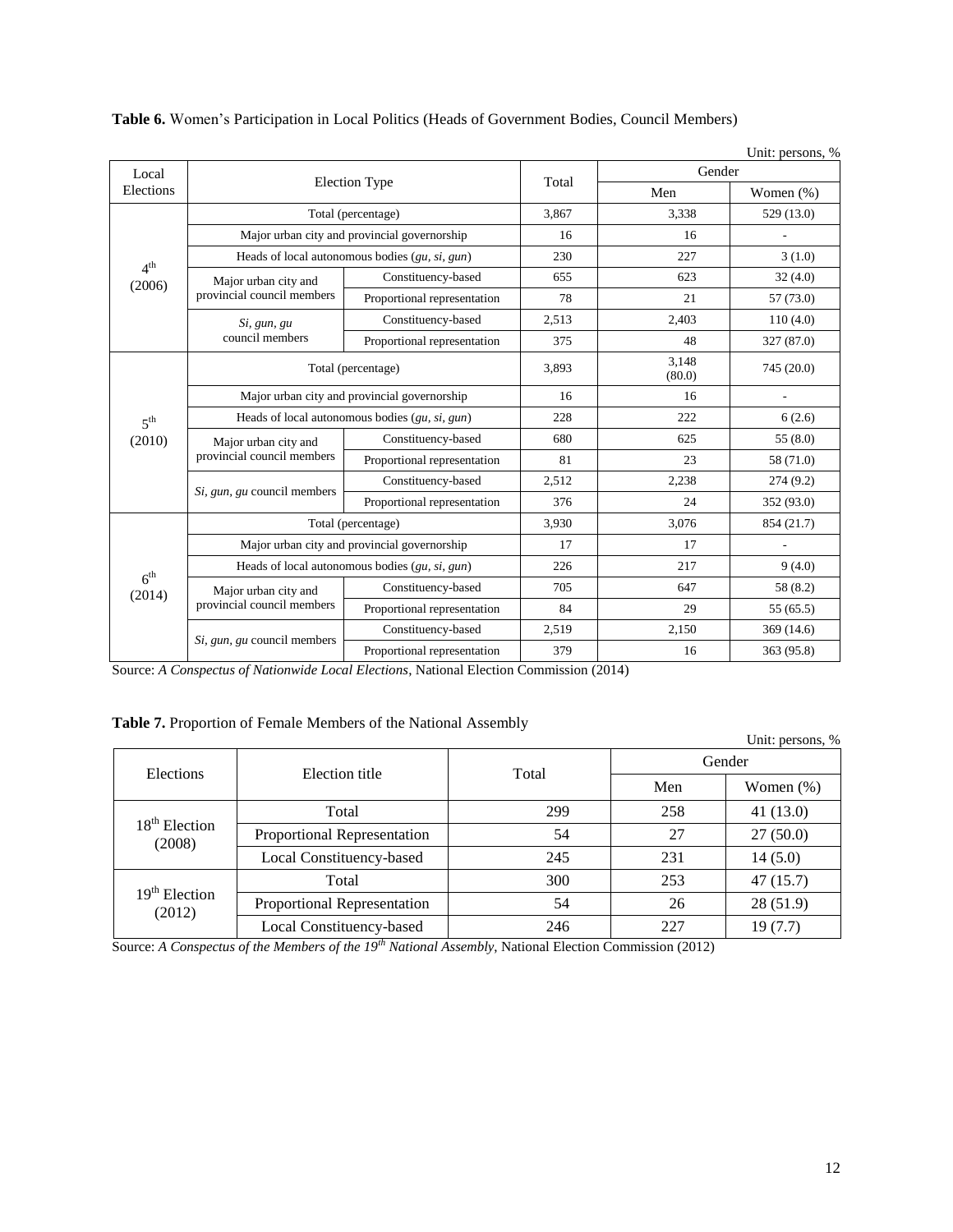## **Table 8.** Proportion of Female Employees and Managers in Public Organizations

| Year                                    | 2010 | 2011 | 2012 | 2013 | 2014 |
|-----------------------------------------|------|------|------|------|------|
| Proportion of<br>Female Employees       | 30.1 | 31.2 | 32.4 | 33.6 | 35.6 |
| Proportion of<br><b>Female Managers</b> | 9.9  | 10.5 | 11.0 | 11.6 | 13.9 |

Source: *Affirmative Action Measures*, Ministry of Employment and Labor (2013). Data was compiled at the end of each year.

## **Table 9.** Number of Sexual Abuse Cases by Type of Report

|                                    |         |                                       |         |                          |                                             | Unit: cases, %                       |  |  |
|------------------------------------|---------|---------------------------------------|---------|--------------------------|---------------------------------------------|--------------------------------------|--|--|
|                                    |         | Number of                             |         | Number of Reported Cases |                                             |                                      |  |  |
| Year                               | Total   | offenders caught<br>during commission | Total   | Reported<br>by victim    | Number of cases<br>a complaint was<br>filed | Number of<br><b>Unreported Cases</b> |  |  |
| $20111st$ half                     | 10,194  | 1,288                                 | 6,861   | 4,185                    | 1,760                                       | 2,045                                |  |  |
| $2011 \, 2^{nd}$ half              | 11,765  | 2,062                                 | 7,817   | 4,946                    | 2,191                                       | 1,886                                |  |  |
| Increase/Decrease Rate             | 15.4    | 60.1                                  | 13.9    | 18.2                     | 24.5                                        | $-7.8$                               |  |  |
| $2012$ 1 <sup>st</sup> half        | 9,514   | 1,728                                 | 6,410   | 4,105                    | 1,820                                       | 1,376                                |  |  |
| Increase/Decrease Rate             | $-19.1$ | $-16.2$                               | $-18.0$ | $-17.0$                  | $-16.9$                                     | $-27.0$                              |  |  |
| $2012 \text{ } 2^{\text{nd}}$ half | 13,419  | 2,196                                 | 8,884   | 5,979                    | 2,261                                       | 2,339                                |  |  |
| Increase/Decrease Rate             | 41.0    | 27.1                                  | 36.6    | 45.7                     | 24.2                                        | 70.0                                 |  |  |
| $20131$ <sup>st</sup> half         | 12,235  | 2,074                                 | 6,875   | 4,515                    | 1,915                                       | 3,287                                |  |  |
| Increase/Decrease Rate             | $-8.8$  | $-5.6$                                | $-22.6$ | $-24.5$                  | $-15.3$                                     | 40.5                                 |  |  |
| $2013 \, 2^{nd}$ half              | 16,549  | 2,986                                 | 8,731   | 6,404                    | 1,601                                       | 4,831                                |  |  |
| Increase/Decrease Rate             | 35.3    | 44.0                                  | 27.0    | 41.8                     | $-16.4$                                     | 47.0                                 |  |  |

Source: KIC News, No. 129, Spring, p. 19, Korean Institute of Criminology (2014)

## **Table 10.** Services Provided by Integrated Support Centers for Sexual Abuse Victims (Total Victims)

|      | Unit: persons, cases |                    |                      |              |       |         |              |         |                                 |         |                            |
|------|----------------------|--------------------|----------------------|--------------|-------|---------|--------------|---------|---------------------------------|---------|----------------------------|
|      |                      | Victimization Type |                      |              |       |         | Support Type |         |                                 |         |                            |
| Year | Total                | Sexual<br>Abuse    | Domestic<br>Violence | Prostitution | Other | Total   | Counseling   | Medical | Investigation/<br>Legal Support | Therapy | Social<br>Support,<br>etc. |
| 2012 | 22,333               | 16,735             | 3,023                | 219          | 2,356 | 153,425 | 69,723       | 31,706  | 25,454                          | 17,047  | 9,495                      |
| 2013 | 27,450               | 20,597             | 4,503                | 227          | 2,123 | 202,322 | 87,244       | 43,043  | 34,799                          | 18,914  | 18,322                     |
| 2014 | 28,487               | 20,693             | 5,517                | 239          | 2,038 | 260,005 | 92,610       | 62,584  | 47,488                          | 31,577  | 22,253                     |

Source: *The 2013 Annual Report on Women's Policies*, Ministry of Gender Equality and Family (2014)

Unit: %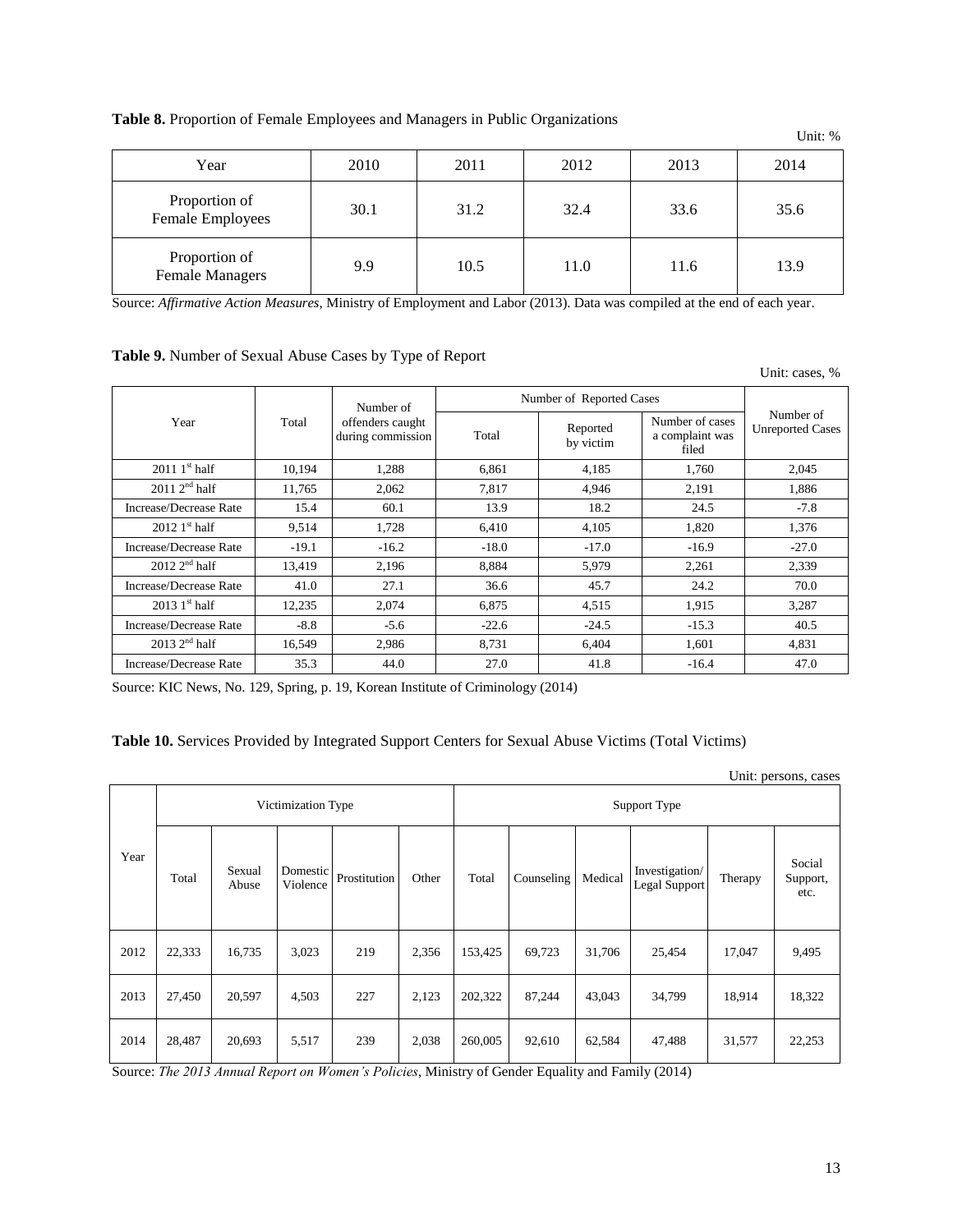|                                                                                                                           |           |                                                                                                                                                                       |               |                  |                  |              |                        |                            |                                                                                                                                                                                                                                                   | Unit: cases, %  |             |
|---------------------------------------------------------------------------------------------------------------------------|-----------|-----------------------------------------------------------------------------------------------------------------------------------------------------------------------|---------------|------------------|------------------|--------------|------------------------|----------------------------|---------------------------------------------------------------------------------------------------------------------------------------------------------------------------------------------------------------------------------------------------|-----------------|-------------|
| Year                                                                                                                      | Total     | Domestic<br>violence                                                                                                                                                  | Family issues | Spousal conflict | Divorce          | Addiction    | Sexual violence        | Sexuality                  | Prostitution                                                                                                                                                                                                                                      | Legal issues    | Other       |
|                                                                                                                           | 183,240   | 60,489                                                                                                                                                                | 9,743         | 9,411            | 5,688            | 3,228        | 8,688                  | 5,695                      | 1,497                                                                                                                                                                                                                                             | 4,561           | 74,240      |
| 2010                                                                                                                      | $100\%$ ) | 33.0                                                                                                                                                                  | 5.3           | 5.1              | 3.1              | 1.8          | 4.7                    | 3.1                        | 0.8                                                                                                                                                                                                                                               | 2.5             | 40.5        |
| 2011                                                                                                                      | 191,050   | 71,070                                                                                                                                                                | 9,639         | 8,453            | 4,249            | 3,206        | 9,700                  | 5,382                      | 2,027                                                                                                                                                                                                                                             | 3,783           | 73,541      |
|                                                                                                                           | $100\%$ ) | 37.2                                                                                                                                                                  | 5.0           | 4.4              | 2.2              | 1.7          | 5.1                    | 2.8                        | 1.1                                                                                                                                                                                                                                               | 2.0             | 38.5        |
| 2012                                                                                                                      | 223,109   | 94,985                                                                                                                                                                | 10,181        | 8,780            | 4,453            | 2,741        | 12,155                 | 3,883                      | 2,324                                                                                                                                                                                                                                             | 4,488           | 79,118      |
|                                                                                                                           | $100\%$ ) | 43                                                                                                                                                                    | 5             | $\overline{4}$   | 2                | $\mathbf{1}$ | 5                      | $\overline{2}$             | $\mathbf{1}$                                                                                                                                                                                                                                      | $\mathfrak{2}$  | 36          |
|                                                                                                                           | 253,616   | 122,229                                                                                                                                                               | 10,215        | 8,604            | 4,382            | 2,288        | 15,636                 | 3,724                      | 2,981                                                                                                                                                                                                                                             | 4,642           | 78,915      |
| 2013                                                                                                                      | $100\%$ ) | 48.2                                                                                                                                                                  | 4.0           | 3.4              | 1.7              | 0.9          | 6.2                    | 1.5                        | 1.2                                                                                                                                                                                                                                               | 1.8             | 31.1        |
|                                                                                                                           | 265,792   | 137,560                                                                                                                                                               | 8,498         | 6,773            | 4,125            | 2,324        | 17,007                 | 1,789                      | 3,070                                                                                                                                                                                                                                             | 4,470           | 80,176      |
| 2014                                                                                                                      | $100\%$ ) | 51.8                                                                                                                                                                  | $3.2\,$       | 2.5              | 1.6              | 0.9          | 6.4                    | 0.7                        | 1.2                                                                                                                                                                                                                                               | 1.7             | 30.2        |
| Source: For 2009-2013, The 2013 Annual Report on Women's Policies, p. 148, Ministry of Gender Equality and Family (2014); |           | For 2014, The 2014 Statistics of Services Provided by Support Organizations for Victims of Domestic Violence, p. 11,<br>Ministry of Gender Equality and Family (2015) |               |                  |                  |              |                        |                            |                                                                                                                                                                                                                                                   |                 |             |
|                                                                                                                           |           | Table 12. Counseling Services Provided by Domestic Violence Counseling Centers                                                                                        |               |                  |                  |              |                        |                            |                                                                                                                                                                                                                                                   |                 | Unit: cases |
|                                                                                                                           | Year      | Number of Centers                                                                                                                                                     |               |                  | Total            |              | Domestic Violence      | Number of Counseling Cases |                                                                                                                                                                                                                                                   | Other           |             |
|                                                                                                                           | 2010      | 251                                                                                                                                                                   |               |                  | 296,686          |              | 135,069                |                            |                                                                                                                                                                                                                                                   | 161,617         |             |
|                                                                                                                           | 2011      | 244                                                                                                                                                                   |               |                  | 288,751          |              | 126,240                |                            |                                                                                                                                                                                                                                                   | 162,511         |             |
|                                                                                                                           | 2012      | 228                                                                                                                                                                   |               |                  | 272,580          |              | 118,178                |                            |                                                                                                                                                                                                                                                   | 154,402         |             |
|                                                                                                                           | 2013      | 196                                                                                                                                                                   |               |                  | 260,452          |              | 125,694                |                            |                                                                                                                                                                                                                                                   | 134,758         |             |
|                                                                                                                           | 2014      | 201<br>Ministry of Gender Equality and Family (2015)<br>Table 13. Number of Counseling Cases Provided by Sexual Violence Counseling Centers                           |               |                  | 291,244          |              | 143,190                |                            | Source: For 2010-2014, The 2013 Annual Report on Women's Policies, p. 148, Ministry of Gender Equality and Family (2014);<br>for 2014, The 2014 Statistics of Services Provided by Support Organizations for Victims of Domestic Violence, p. 11, | 148,054         |             |
|                                                                                                                           |           |                                                                                                                                                                       |               |                  |                  |              |                        |                            |                                                                                                                                                                                                                                                   |                 | Unit: cases |
|                                                                                                                           | Year      | Number of Centers                                                                                                                                                     |               |                  |                  |              |                        | Number of Counseling Cases |                                                                                                                                                                                                                                                   |                 |             |
|                                                                                                                           | 2010      | 160                                                                                                                                                                   |               |                  | Total<br>138,900 |              | <b>Sexual Violence</b> |                            |                                                                                                                                                                                                                                                   | Other<br>70,370 |             |
|                                                                                                                           | 2011      | 165                                                                                                                                                                   |               |                  | 129,983          |              | 68,530<br>65,922       |                            |                                                                                                                                                                                                                                                   | 64,061          |             |
|                                                                                                                           | 2012      | 172                                                                                                                                                                   |               |                  | 144,692          |              | 77,099                 |                            |                                                                                                                                                                                                                                                   | 67,593          |             |
|                                                                                                                           | 2013      | 169                                                                                                                                                                   |               |                  | 145,446          |              | 83,981                 |                            |                                                                                                                                                                                                                                                   | 61,465          |             |

**Table 11.** Counseling Provided by Women's Hotline 1366

|      |                   |                            |                   | Unit: cases |  |  |  |
|------|-------------------|----------------------------|-------------------|-------------|--|--|--|
| Year | Number of Centers | Number of Counseling Cases |                   |             |  |  |  |
|      |                   | Total                      | Domestic Violence | Other       |  |  |  |
| 2010 | 251               | 296,686                    | 135,069           | 161,617     |  |  |  |
| 2011 | 244               | 288,751                    | 126,240           | 162,511     |  |  |  |
| 2012 | 228               | 272,580                    | 118,178           | 154,402     |  |  |  |
| 2013 | 196               | 260,452                    | 125,694           | 134,758     |  |  |  |
| 2014 | 201               | 291,244                    | 143,190           | 148,054     |  |  |  |

|  |  |  |  |  | Table 13. Number of Counseling Cases Provided by Sexual Violence Counseling Centers |  |
|--|--|--|--|--|-------------------------------------------------------------------------------------|--|
|  |  |  |  |  |                                                                                     |  |

| Year | Number of Centers | Number of Counseling Cases |                 |        |  |  |  |
|------|-------------------|----------------------------|-----------------|--------|--|--|--|
|      |                   | Total                      | Sexual Violence | Other  |  |  |  |
| 2010 | 160               | 138,900                    | 68,530          | 70,370 |  |  |  |
| 2011 | 165               | 129.983                    | 65.922          | 64.061 |  |  |  |
| 2012 | 172               | 144.692                    | 77.099          | 67,593 |  |  |  |
| 2013 | 169               | 145.446                    | 83,981          | 61,465 |  |  |  |
| 2014 | 154               | 146,750                    | 89,975          | 56,775 |  |  |  |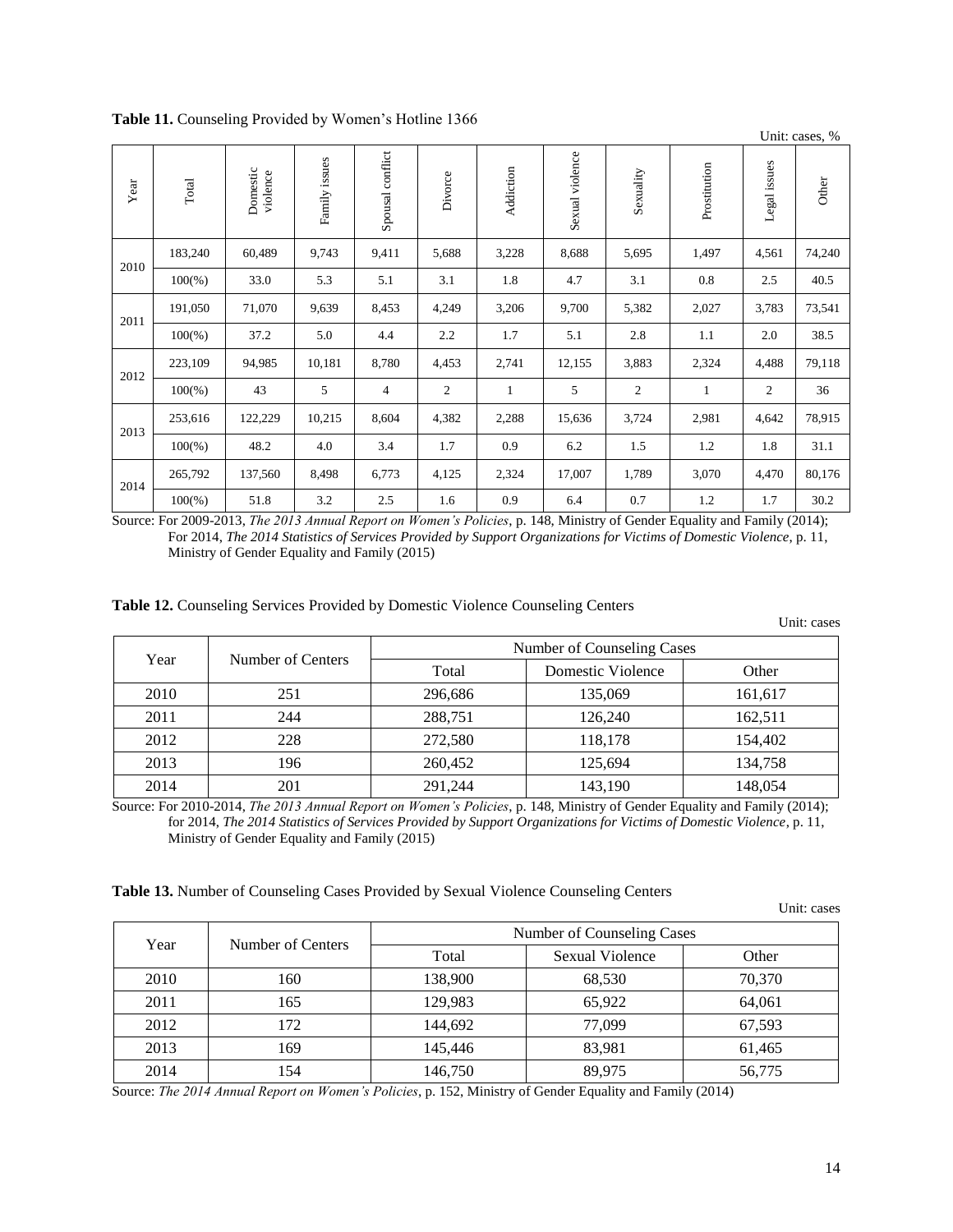|                              | Year                                 | 2010 | 2011 | 2012 | 2013 | 2014 |
|------------------------------|--------------------------------------|------|------|------|------|------|
|                              | Total                                | 180  | 180  | 180  | 185  | 189  |
| Counseling<br><b>Centers</b> | Domestic Violence                    | 83   | 83   | 83   | 83   | 83   |
|                              | Sexual Violence                      | 87   | 87   | 87   | 92   | 96   |
|                              | <b>Integrated Support</b><br>Centers | 10   | 10   | 10   | 10   | 10   |
| <b>Shelters</b>              | Total                                | 83   | 84   | 86   | 89   | 97   |
|                              | Domestic Violence                    | 64   | 65   | 66   | 65   | 69   |
|                              | Sexual Violence                      | 19   | 19   | 20   | 24   | 28   |

**Table 14.** Number of Counseling Centers and Shelters Subsidized by the Government

Source: For 2006-2012, *The 2013 Annual Report on Women's Policies*, p. 153, Ministry of Gender Equality and Family (2014); for 2013-2014, Ministry of Gender Equality and Family

#### **Table 15.** Number of Counseling Cases Serviced by the Emergency Support Center tor Migrant Women and the *Danuri* Call Center

|                                                      |              |        |        |         |         | Unit: cases |  |
|------------------------------------------------------|--------------|--------|--------|---------|---------|-------------|--|
| Center                                               | 2011<br>2010 |        | 2012   | 2013    | 2014    |             |  |
|                                                      |              |        |        | Jan-Mar | Apr-Dec |             |  |
| Total                                                | 54,194       | 69,743 | 87,215 | 89,887  |         | 110,516     |  |
| <b>Emergency Support Center</b><br>for Migrant Women | 54,194       | 58,044 | 66,890 | 68,524  | 18,010  | 86,358      |  |
| Danuri Call Center                                   |              | 11,699 | 20,325 | 21,363  | 6,148   |             |  |

Source: Ministry of Gender Equality and Family

| <b>Table 16.</b> Number of Residents at Shelters for Migrant Women |  |
|--------------------------------------------------------------------|--|
|--------------------------------------------------------------------|--|

|      |                                   |                                       |                                    |     |       |         |                         |       |                                  | Unit: persons           |  |  |
|------|-----------------------------------|---------------------------------------|------------------------------------|-----|-------|---------|-------------------------|-------|----------------------------------|-------------------------|--|--|
|      |                                   | Number of Women Arriving              |                                    |     |       |         | Number of Women Leaving |       | Number of Residents<br>(Yearend) |                         |  |  |
| Year | Average<br>Number of<br>Residents | Total                                 | Accompanied<br>children<br>Victims |     | Total | Victims | Accompanied<br>children | Total | Victims                          | Accompanied<br>children |  |  |
| 2010 | 229                               | 1,336                                 | 935                                | 401 | 1,336 | 932     | 404                     | 216   | 153                              | 63                      |  |  |
| 2011 | 232                               | 1,142                                 | 761                                | 381 | 1,146 | 773     | 373                     | 212   | 141                              | 71                      |  |  |
| 2012 | 247                               | 1,114                                 | 751                                | 363 | 1,088 | 733     | 355                     | 238   | 159                              | 79                      |  |  |
| 2013 | 277                               | 1,254                                 | 819                                | 435 | 1,278 | 844     | 434                     | 265   | 169                              | 96                      |  |  |
| 2014 | 291<br>$\cdots$<br>$\sim$ $\sim$  | 1,281<br>$\mathbf{r}$<br>$\mathbf{u}$ | 823<br>$\mathbf{r}$                | 458 | 1,233 | 800     | 433                     | 311   | 189                              | 122                     |  |  |

Source: Ministry of Gender Equality and Family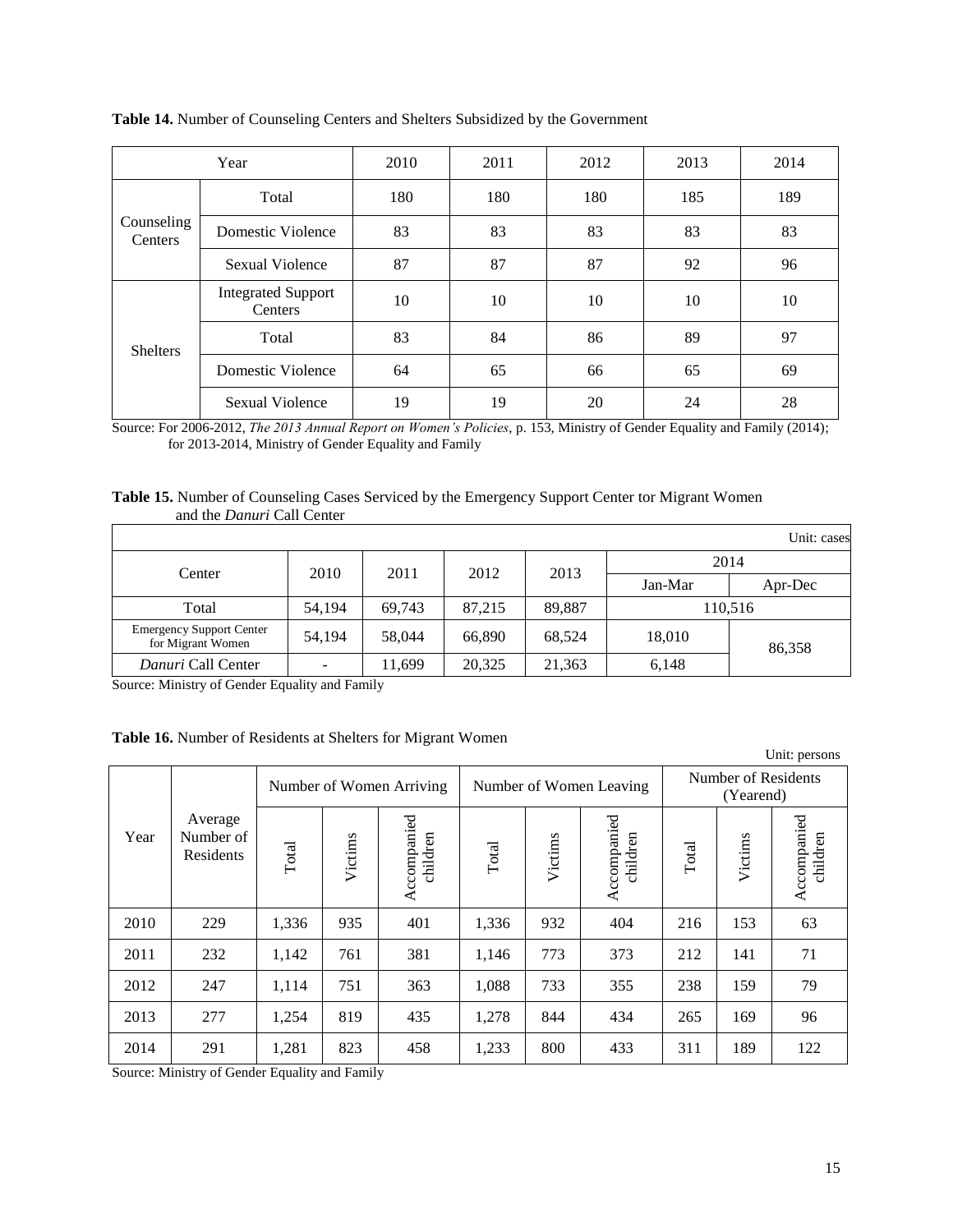| Year                                                           | 2010 | 2011 | 2012 | 2013 | 2014 |
|----------------------------------------------------------------|------|------|------|------|------|
| Total                                                          | 87   | 90   | 88   | 88   | 91   |
| <b>Counseling Centers</b>                                      | 27   | 26   | 26   | 26   | 27   |
| <b>Support Facilities for</b><br>Adolescents & Adult Koreans   | 40   | 41   | 39   | 39   | 40   |
| Support Facilities for Non-Koreans                             |      |      |      |      |      |
| Group Homes                                                    | 10   | 11   | 11   | 11   | 12   |
| <b>Rehabilitation Support Centers</b>                          | 8    | 9    | 9    | 9    | 9    |
| Commissioned Organizations for<br><b>Alternative Education</b> |      |      |      |      |      |

**Table 17.** Number of Support Organizations for Prostituted Victims by Year

Source: Ministry of Gender Equality and Family (2014)

Note: Three existing support facilities for non-Korean women were integrated into Shelters for Migrant Women (2009). One facility was newly established in 2010.

#### **Table 18.** Education for Adolescent Victims of Prostitution

Unit: persons Year | 2010 | 2011 | 2012 | 2013 | 2014 Number of Participants | 372 | 333 | 355 | 278 | 355

Source: *The Annual Report on Women's Policies*, p. 171, Ministry of Gender Equality and Family

#### **Table 19.** Counseling Provided by Counseling Centers for Prostituted Victims

Unit: cases, persons

| Year       |                | 2010   | 2011  | 2012   | 2013   | 2014   |
|------------|----------------|--------|-------|--------|--------|--------|
|            | No. of cases   | 45,817 |       | 57,172 | 57,261 | 61,896 |
| Counseling | No. of persons | 7,360  | 6.846 | 6,809  | 6,557  | 6,031  |

Source: Ministry of Gender Equality and Family

Note: Contents of counseling included exit from prostitution, debt, violence and confinement, threat of sexual abuse, illness, trafficking, career, legal matters, and housing, among others.

#### **Table 20.** Rescue and Support Services

Unit: cases

| Year | Total  | <b>Medical Service</b> | Legal Service | Vocational Training/<br>Schooling |
|------|--------|------------------------|---------------|-----------------------------------|
| 2010 | 32,131 | 14,246                 | 14,228        | 3,657                             |
| 2011 | 36,755 | 17,491                 | 15,048        | 4.216                             |
| 2012 | 39,766 | 20,007                 | 17,889        | 1,870                             |
| 2013 | 38,976 | 18,833                 | 17,087        | 3,056                             |
| 2014 | 38,849 | 19,908                 | 15,739        | 3,202                             |

Source: *The White Book on Women*, Ministry of Gender Equality and Family (2005-2014)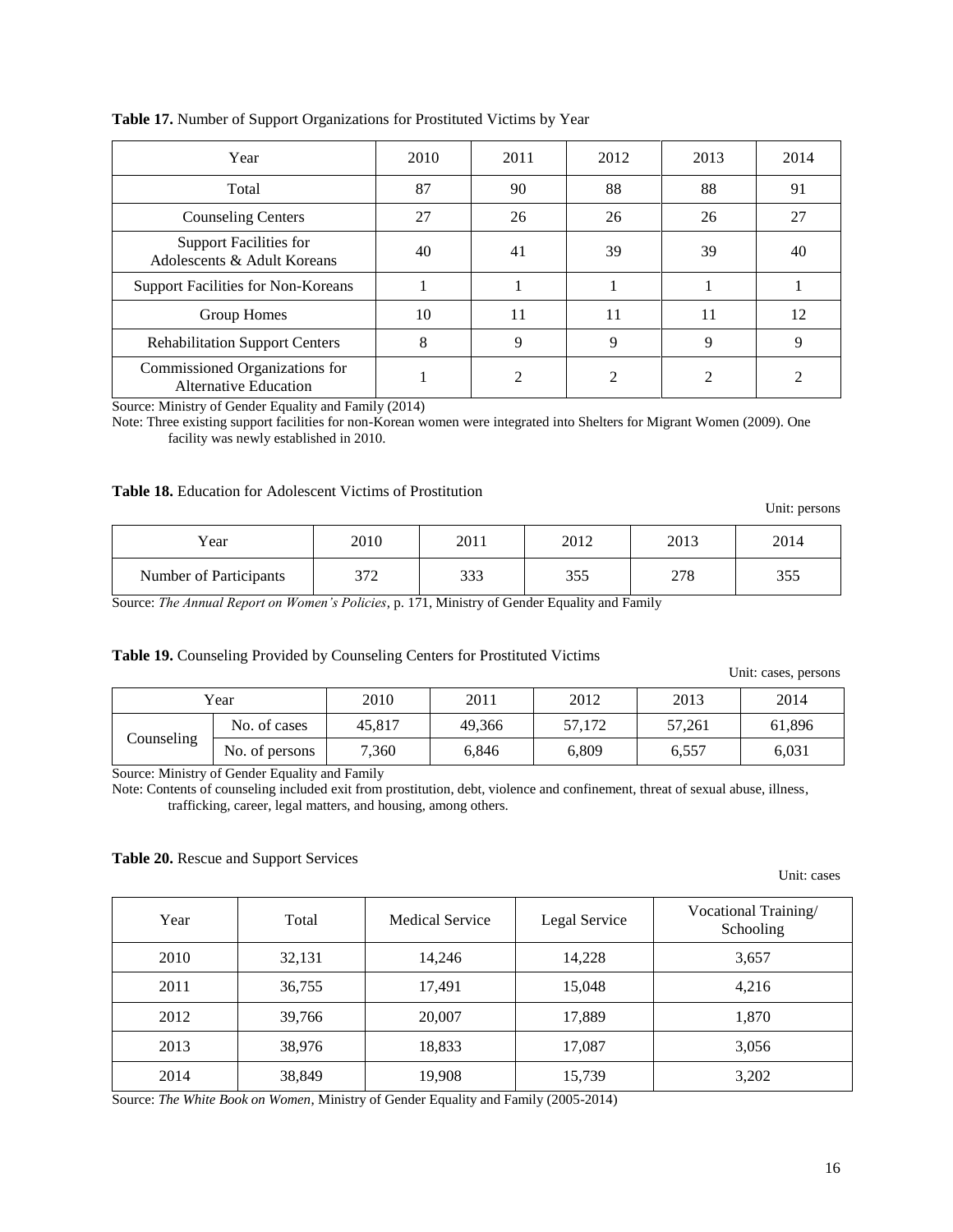#### **Table 21.** Proportion of Female State-Level Public Officials

|                                                      |      |      |      |      | $\cup$ interve |
|------------------------------------------------------|------|------|------|------|----------------|
| Year                                                 | 2009 | 2010 | 2011 | 2012 | 2013           |
| Proportion of Female<br>State-Level Public Officials | 46.1 | 47.2 | 47.0 | 48.1 | 48.1           |

Source: Recreated based on the *Statistical Yearbook of the Ministry of Government Administration and Home Affairs* (2009- 2014)

#### **Table 22.** Proportion of Female Local-Level Public Officials

|                                                         |      |      |      |      | $\cup$ multiple |
|---------------------------------------------------------|------|------|------|------|-----------------|
| Year                                                    | 2009 | 2010 | 2011 | 2012 | 2013            |
| Proportion of Female<br>Local-Level Public Officials    | 32.0 | 32.4 | 32.8 | 33.5 | 34.1            |
| Proportion of Female<br>Administrators Level 5 / Higher | 7.4  | 8.0  | 8.6  | 9.3  | 10.3            |

Source: Recreated based on the *Statistical Yearbook of the Ministry of Government Administration and Home Affairs* (2009- 2014)

#### **Table 23.** Proportion of Female Judges and Prosecutors

|                                                | $\sim$ |      |      |      | Unit: % |
|------------------------------------------------|--------|------|------|------|---------|
| Year                                           | 2009   | 2010 | 2011 | 2012 | 2013    |
| Proportion of Female<br>Judges and Prosecutors | 20.9   | 22.6 | 24.3 | 25.7 | 26.5    |

Source: Recreated based on the *Statistical Yearbook of the Ministry of Government Administration and Home Affairs* (2009- 2014)

#### **Table 24.** Proportion of Female Administrators at Level 4 or Higher

|          |      |      |      |      | Unit: $\%$ |
|----------|------|------|------|------|------------|
| Year     | 2010 | 2011 | 2012 | 2013 | 2014       |
| Target   | 7.9  | 10.0 | 9.1  | 9.9  | 10.9       |
| Achieved | 7.4  | 8.4  | 9.3  | 9.9  | 11.0       |

Source: *The Plan to Expand the Designation of Female Administrators in Level 4 or Higher in Central Administrative Organizations*, Ministry of Personnel Management. This document is created in June of the year following the corresponding year.

**Table 25.** Proportion of Female Professionals and Female Workers in Managerial Positions

|                                                                                 |       |       |        |        | Unit: persons, % |
|---------------------------------------------------------------------------------|-------|-------|--------|--------|------------------|
| Year                                                                            | 2009  | 2010  | 2011   | 2012   | 2013             |
| Female workers                                                                  | 9,772 | 9,914 | 10,091 | 10,294 | 10,494           |
| Female professionals and female<br>workers in managerial positions <sup>1</sup> | 2,016 | 2,083 | 2,157  | 2,223  | 2,348            |
| Proportion <sup>2</sup>                                                         | 20.6  | 21    | 21.4   | 21.6   | 22.4             |

Source: *The Economically Active Population Survey*, Statistics Korea

1) Female workers classified as administrators or professionals according to the categories of profession based on the Korean Standard Classification of Occupations

2) Proportion of female professionals and female workers in managerial positions (%) = (No. of female professionals

 $\overline{U}$ lnit:  $0/$ 

 $U_{\text{min}}$   $\omega$ 

 $\mathbf{v}$   $\mathbf{v}$   $\mathbf{v}$   $\mathbf{v}$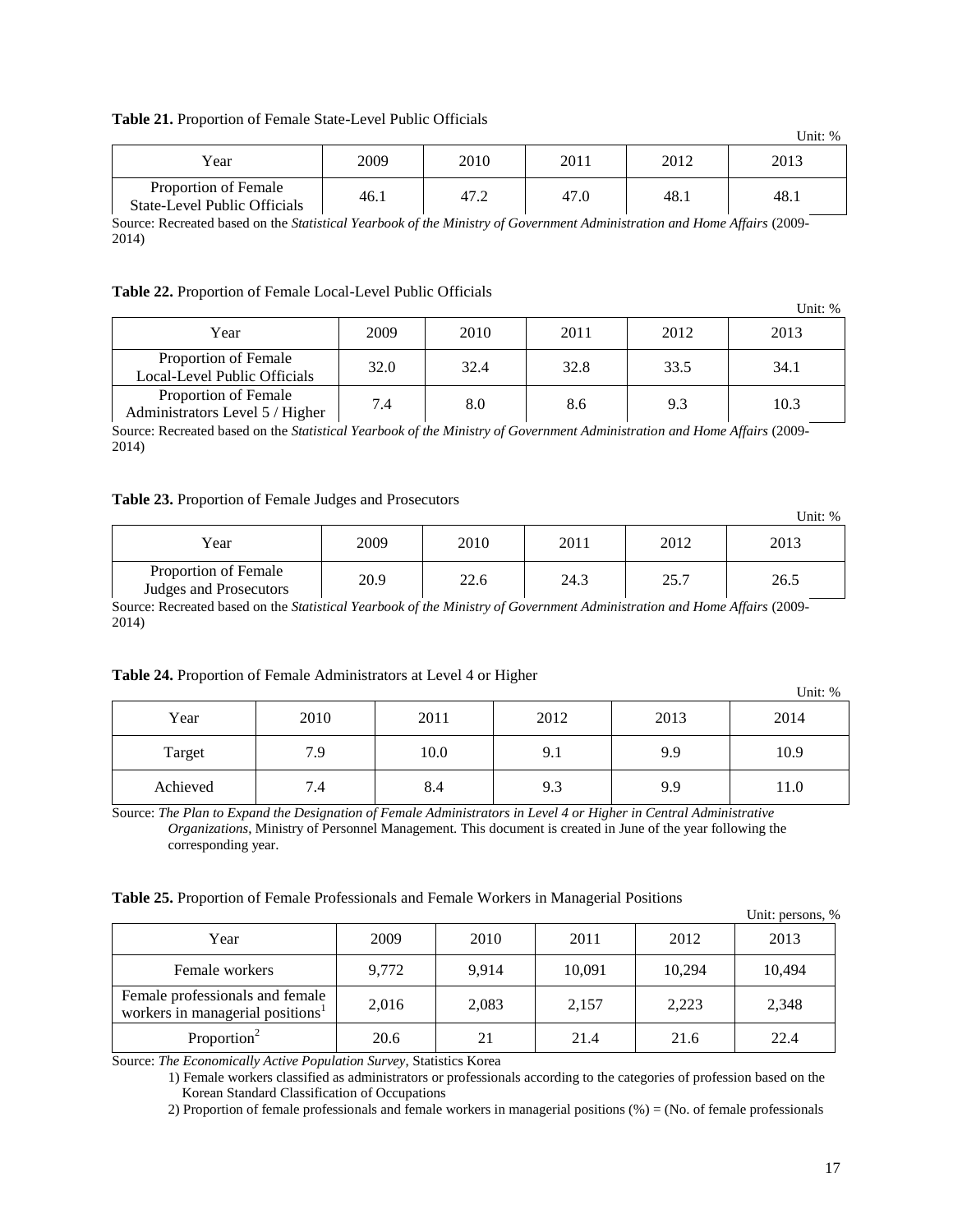**Table 26.** Female Principals and Vice-Principals in Public Schools

|      |            |       |                      |                 |       |                      |        |       |                    | Unit: persons, %                                         |
|------|------------|-------|----------------------|-----------------|-------|----------------------|--------|-------|--------------------|----------------------------------------------------------|
|      | Principals |       |                      | Vice-Principals |       |                      | Total  |       |                    |                                                          |
| Year | Total      | Women | Proportion<br>$(\%)$ | Total           | Women | Proportion<br>$(\%)$ | Total  | Women | Proportion<br>(% ) | Increase/<br>Decrease Rate<br>$(% \mathbf{a})$ (% point) |
| 2012 | 9.475      | 1.534 | 16.2                 | 9.575           | 3.142 | 32.8                 | 19.050 | 4,676 | 24.5               |                                                          |
| 2013 | 9.494      | 1.671 | 17.6                 | 9,583           | 3,517 | 36.7                 | 19.066 | 5,188 | 27.2               | 2.71                                                     |
| 2014 | 10,116     | 2,020 | 20.0                 | 10,162          | 3,940 | 38.8                 | 20,278 | 5,960 | 29.4               | 2.21                                                     |

Source: Compiled from data from Offices of Education. Each data set is created in April of the year following the corresponding year.

**Table 27.** Proportion of Female Professors at Universities

|                 |      |      |      |      | Unit: % |
|-----------------|------|------|------|------|---------|
| Year            | 2010 | 2011 | 2012 | 2013 | 2014    |
| Total           | 19.0 | 19.5 | 20.2 | 20.8 | 21.5    |
| National/public | 13.2 | 13.4 | 13.7 | 14.5 | 14.7    |
| Private         | 21.1 | 21.8 | 22.6 | 23.2 | 24.0    |

Source: 2014 Evaluation of the Implementation of Gender Equality Measures and Their Progress in State Universities, Ministry of Education and Korean Women's Development Institute. Data is created in April of the year following the corresponding year.

#### **Table 28.** Rate of Advancement to the Next School Level

|      | Elementary to Middle School <sup>1)</sup>       |       | Middle to High School |                                  |  |  |
|------|-------------------------------------------------|-------|-----------------------|----------------------------------|--|--|
| Year | Men                                             | Women | Men                   | Women                            |  |  |
| 2010 | 99.9                                            | 99.9  | 99.7                  | 99.7                             |  |  |
| 2012 | 99.9                                            | 99.9  | 99.7                  | 99.7                             |  |  |
| 2013 | 99.9                                            | 99.9  | 99.7                  | 99.7                             |  |  |
| 2014 | 99.9                                            | 99.9  | 99.7                  | 99.7                             |  |  |
|      |                                                 |       |                       |                                  |  |  |
|      | High School to College/University <sup>2)</sup> |       |                       | University to Higher Institution |  |  |
| Year | Men                                             | Women | Men                   | Women                            |  |  |
| 2010 | 77.6                                            | 80.5  | 7.1                   | 5.5                              |  |  |
| 2012 | 68.7                                            | 74.3  | 7.1                   | 5.8                              |  |  |
| 2013 | 67.4                                            | 74.5  | 7.6                   | 6.0                              |  |  |

Source: An internal document of the Ministry of Education and the Korean Educational Development Institute Note: 1) Includes advancement to other schools

2) Colleges, universities, universities of education, polytechnic universities, etc.

18

Unit: %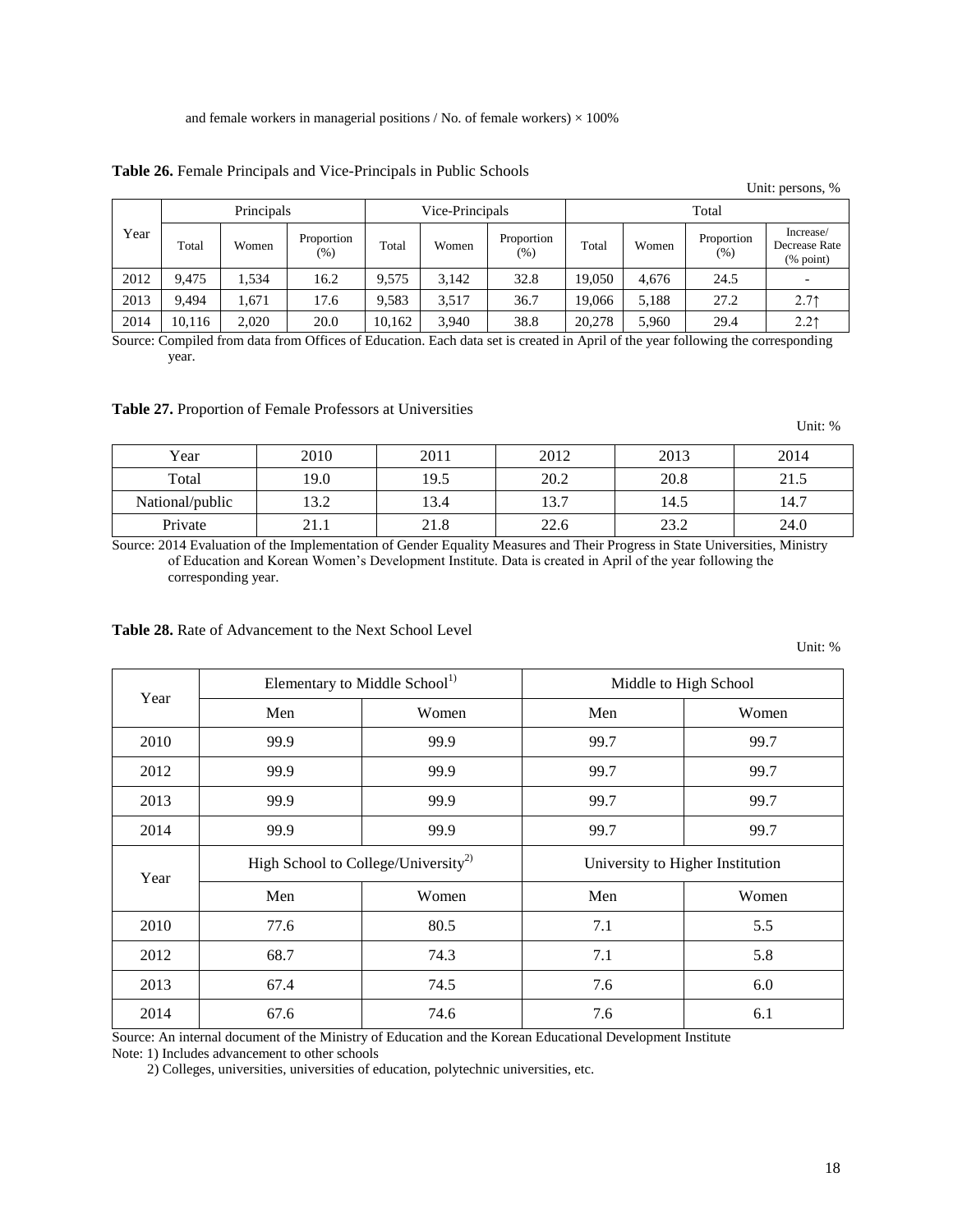| Table 29. Proportion of Female Workers in the Ministry of Foreign Affairs |  |  |  |
|---------------------------------------------------------------------------|--|--|--|
|---------------------------------------------------------------------------|--|--|--|

|                        |                  |        |             | Unit: persons |
|------------------------|------------------|--------|-------------|---------------|
| Year                   |                  |        | Gender      |               |
|                        |                  | Male   |             | Female        |
| 2010                   | 1,488 persons    | 71.13% | 604 persons | 28.87%        |
| 2011                   | 1,460 persons    | 69.52% | 640 persons | 30.48%        |
| 2012                   | 1,469 persons    | 67.85% | 696 persons | 32.15%        |
| 2013                   | 1,448 persons    | 67.32% | 703 persons | 32.68%        |
| 2014<br>(Total)        | 1,439 persons    | 67.27% | 700 persons | 32.73%        |
| 2014<br>(Headquarters) | 566 persons<br>. | 52.07% | 521 persons | 47.93%        |

Source: Ministry of Foreign Affairs

|  |  |  | Table 30. Distribution of Male/Female Students by Major |
|--|--|--|---------------------------------------------------------|
|--|--|--|---------------------------------------------------------|

|      |                        |                        |            |                 |           |             |                 |          | Unit: %     |
|------|------------------------|------------------------|------------|-----------------|-----------|-------------|-----------------|----------|-------------|
|      | Year / Gender          | Total                  | Humanities | Social sciences | Education | Engineering | Natural science | Medicine | Arts/sports |
|      | Total                  | 100.0<br>(1,859,639)   | 13.5       | 13.5            | 28.1      | 4.3         | 27.9            | 12.6     | 3.4         |
| 2005 | Men                    | 100.0<br>(1,175,401)   | 9.2        | 9.2             | 28.1      | 2.7         | 38.5            | 11.3     | 2.7         |
|      | Women                  | 100.0<br>(684, 238)    | 21.0       | 21.0            | 28.1      | 7.0         | 9.7             | 14.9     | 4.8         |
|      | Proportion of<br>Women | 36.8                   | 57.1       | 57.1            | 36.8      | 60.6        | 12.8            | 43.4     | 51.2        |
|      | Total                  | 100.0<br>(2,028,841)   | 13.2       | 30.3            | 4.2       | 25.9        | 12.0            | 3.9      | 10.5        |
| 2010 | Men                    | 100.0<br>(1,250,655)   | 9.4        | 29.9            | 2.9       | 36.2        | 10.9            | 2.6      | 8.1         |
|      | Women                  | 100.0<br>(778, 186)    | 19.2       | 30.9            | 6.3       | 9.5         | 13.8            | 5.8      | 14.5        |
|      | Proportion of<br>Women | 38.4                   | 56.0       | 39.1            | 57.4      | 14.0        | 44.1            | 57.9     | 52.8        |
|      | Total                  | 100.0<br>(2,120,296)   | 12.9       | 29.4            | 4.1       | 26.0        | 12.2            | 4.9      | 10.6        |
| 2013 | Men                    | 100.0<br>(1, 284, 593) | 9.5        | 28.9            | 2.9       | 36.3        | 11.2            | 3.1      | 8.1         |
|      | Women                  | 100.0<br>(835,703)     | 18.0       | 30.1            | 5.9       | 10.2        | 13.7            | 7.6      | 14.5        |
|      | Proportion of<br>Women | 39.4                   | 55.2       | 40.4            | 57.3      | 15.4        | 44.3            | 61.6     | 53.8        |

Source: *The Statistical Yearbook on Education*, Ministry of Education and Korean Educational Development Institute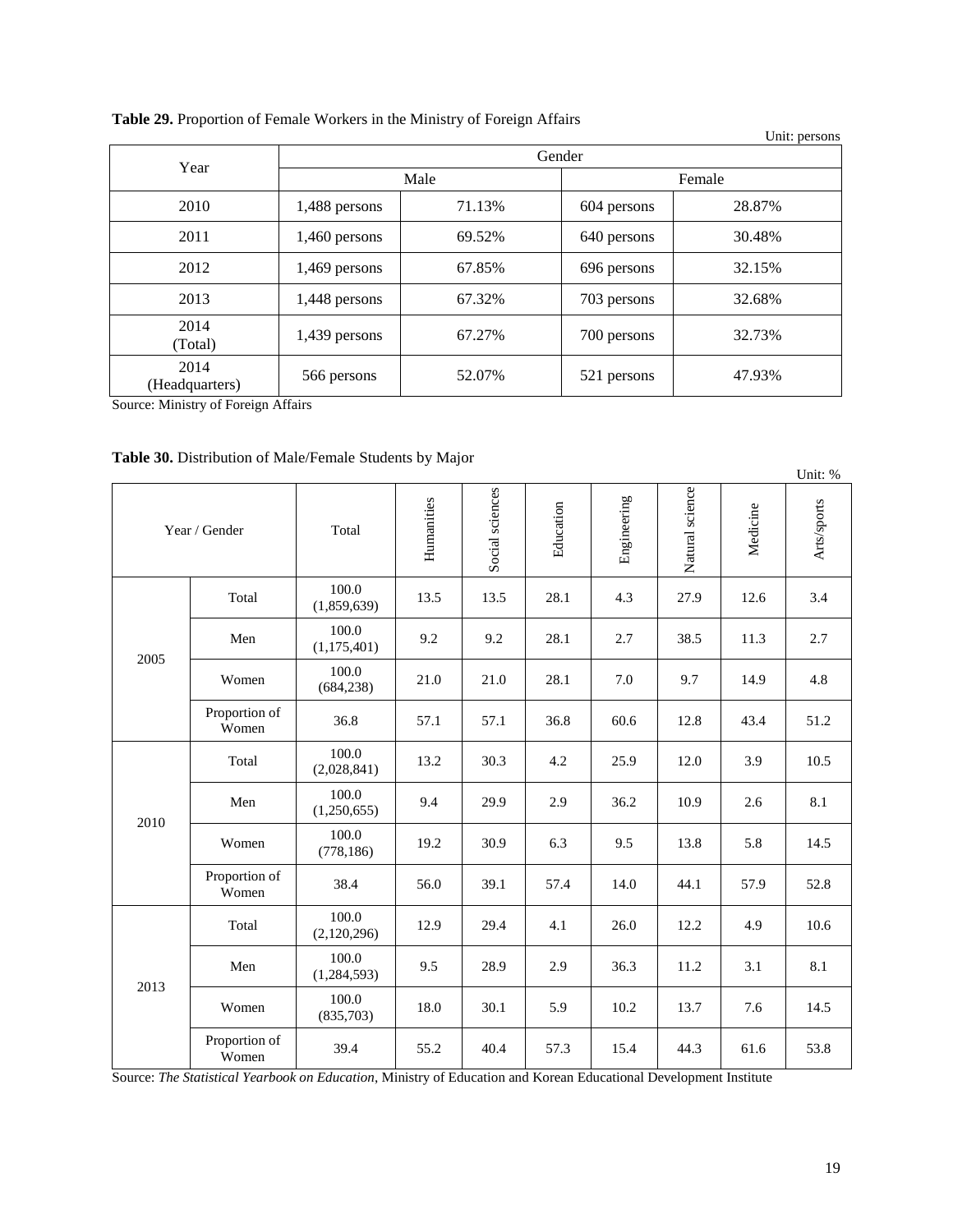|      |               |            |              | Unit: persons, %       |
|------|---------------|------------|--------------|------------------------|
| Year | School Level  | Applicants | Participants | Participation Rate (%) |
|      | Middle School | 326        | 326          | 100.0                  |
| 2014 | High School   | 1,142      | 1,140        | 99.8                   |
|      | University    | 566        | 410          | 72.4                   |
|      | Total         | 2,034      | 1,876        | 92.0                   |
|      | Middle School | 381        | 378          | 99.2                   |
|      | High School   | 1,225      | 1,198        | 97.8                   |
| 2015 | University    | 341        | 276          | 80.9                   |
|      | Total         | 1,947      | 1,852        | 95.1                   |

## **Table 31.** Participation in the K-Girls' Day Experience Programs

Source: Ministry of Trade, Industry and Energy

## **Table 32.** Perception of Careers in Science/Engineering among Participants in the K-Girls' Day Experience Programs

|                                       |               |                    |            |               |                   | Unit: persons, % |
|---------------------------------------|---------------|--------------------|------------|---------------|-------------------|------------------|
| Type                                  |               | Before the Program |            |               | After the Program |                  |
|                                       | Perception    | Respondents        | Proportion | Perception    | Respondents       | Proportion       |
|                                       | Very positive | 94                 | 6.2        | Very positive | 254               | 16.2             |
|                                       | Positive      | 429                | 28.3       | Positive      | 714               | 45.6             |
| How do you feel<br>about having a job | Neutral       | 691                | 45.6       | Neutral       | 478               | 30.5             |
| in the science/                       | Negative      | 255                | 16.8       | Negative      | 109               | 7.0              |
| engineering                           | Very negative | 13                 | 0.9        | Very negative | 10                | 0.6              |
| sector?                               | No response   | 34                 |            | No response   |                   | 0.1              |
|                                       | Total         | 1,516              | 100        | Total         | 1,516             | 100              |

Source: Ministry of Trade, Industry and Energy

## **Table 33.** Women's Economic Participation

Unit: Thousand persons, KRW, %

| Year                                 |        | 2010   |        |        | 2011   |        |        | 2012   |        |        | 2013   |        |        | 2014   |        |
|--------------------------------------|--------|--------|--------|--------|--------|--------|--------|--------|--------|--------|--------|--------|--------|--------|--------|
| Type                                 | Total  | Men    | Women  | Total  | Men    | Women  | Total  | Men    | Women  | Total  | Men    | Women  | Total  | Men    | Women  |
| Population<br>Aged 15<br>or Older    | 40.590 | 19,849 | 20.741 | 41.052 | 20.076 | 20.976 | 41,582 | 20,328 | 21,254 | 42.096 | 20,583 | 21,513 | 42,513 | 20,795 | 21.718 |
| Economically<br>Active<br>Population | 24,748 | 14,492 | 10.256 | 25,099 | 14,683 | 10.416 | 25,501 | 14.891 | 10.609 | 25,873 | 15.071 | 10.802 | 26,536 | 15,387 | 11.149 |
| Economic<br>Participation<br>Rate    | 61.0   | 73.0   | 49.4   | 61.1   | 73.1   | 49.7   | 61.3   | 73.3   | 49.9   | 61.5   | 73.2   | 50.2   | 62.4   | 74.0   | 51.3   |
| Employed                             | 23,829 | 13,915 | 9,914  | 24,244 | 14,153 | 10,091 | 24,681 | 14,387 | 10,294 | 25,066 | 14,573 | 10.494 | 25,599 | 14,839 | 10.761 |
| Unemployed                           | 920    | 577    | 342    | 855    | 530    | 325    | 820    | 504    | 316    | 807    | 498    | 309    | 937    | 548    | 389    |
| Unemployment<br>Rate                 | 3.7    | 4.0    | 3.3    | 3.4    | 3.6    | 3.1    | 3.2    | 3.4    | 3.0    | 3.1    | 3.3    | 2.9    | 3.5    | 3.6    | 3.5    |
| Employment<br>Rate                   | 58.7   | 70.1   | 47.8   | 59.1   | 70.5   | 48.1   | 59.4   | 70.8   | 48.4   | 59.5   | 70.8   | 48.8   | 60.2   | 71.4   | 49.5   |

Source: Korea National Statistics Office, Survey on Economically Active Population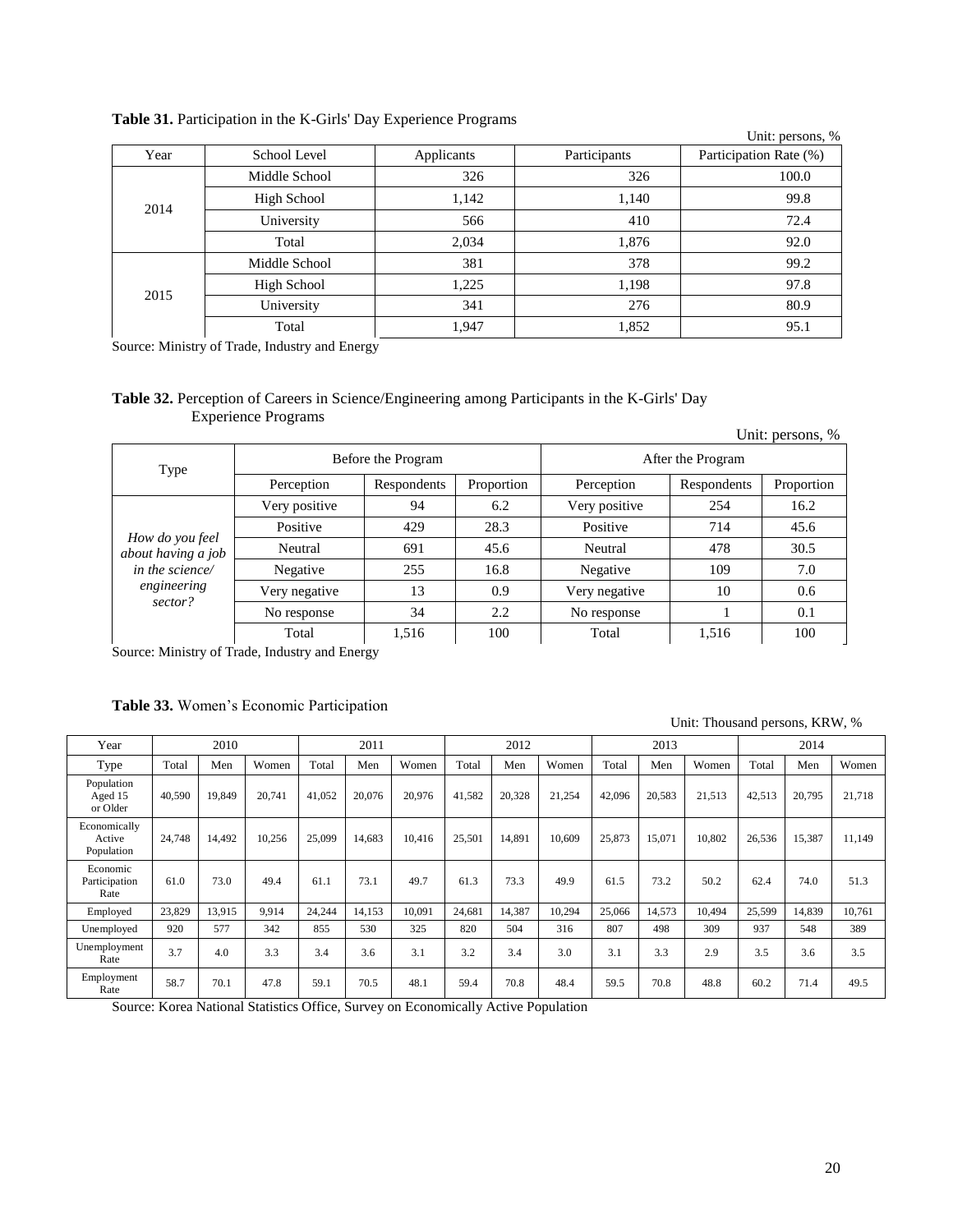**Table 34.** Proportion of Irregular Workers among Salaried Workers

|                           |       |      |        |       |      |        |       |      |       |       |      |       |       |      | Unit: % |
|---------------------------|-------|------|--------|-------|------|--------|-------|------|-------|-------|------|-------|-------|------|---------|
| Year                      |       | 2010 |        |       | 2011 |        |       | 2012 |       |       | 2013 |       |       | 2014 |         |
| Type                      | Total | Men  | Women  | Total | Men  | Women  | Total | Men  | Women | Total | Men  | Women | Total | Men  | Women   |
| Irregular<br>Workers      | 33.4  | 15.5 | 17.8   | 34.2  | 16   | 18.2   | 33.3  | 15.5 | 17.8  | 32.5  | 15.1 | 17.4  | 32.3  | 15.0 | 17.3    |
| Fixed-<br>Term<br>Workers | 14.6  | 7.1  | 7.5    | 15.2  | 7.2  | 8.0    | 15.3  | 7.4  | 7.9   | 15.1  | 7.3  | 7.8   | 14.6  | 7.1  | 7.5     |
| Part-<br>Time<br>Workers  | 9.5   | 2.5  | $\tau$ | 9.7   | 2.7  | $\tau$ | 10.3  | 2.9  | 7.4   | 10.3  | 2.9  | 7.4   | 10.8  | 3.1  | 7.7     |
| Atypical                  | 13.4  | 7.1  | 6.3    | 13.9  | 7.2  | 6.7    | 12.8  | 6.8  | 6.1   | 12.2  | 6.5  | 5.7   | 11.2  | 5.9  | 5.3     |

Source: Ministry of Employment and Labor

## **Table 35.** Wage Subsidy for Teachers at Workplace Daycare Centers

Unit: persons, million won

| Year                           | 2009   | 2010   | 2011   | 2012   | 2013   |
|--------------------------------|--------|--------|--------|--------|--------|
| Number of Cases<br>Supported   | 751    | 1738   | 2,653  | 3,131  | 3,745  |
| Number of Persons<br>Supported | 6,984  | 16,980 | 26,753 | 35,144 | 43,022 |
| Amount                         | 14,968 | 17,957 | 21,680 | 27,926 | 34,592 |

Source: *The 2014 Employment Insurance White Paper*, Ministry of Employment and Labor

| Table 36. Outcomes of Support for the Employment of Women with Interrupted Careers |  |  |  |  |  |  |  |  |
|------------------------------------------------------------------------------------|--|--|--|--|--|--|--|--|
|------------------------------------------------------------------------------------|--|--|--|--|--|--|--|--|

|                  |                                |              |                                                                                                   |                             | Unit: persons, % |
|------------------|--------------------------------|--------------|---------------------------------------------------------------------------------------------------|-----------------------------|------------------|
| Program          | Year                           | Participants | Participants Completed Program                                                                    | Participants Employed After | Employment       |
|                  |                                |              |                                                                                                   | Program                     | Rate             |
|                  | 2010                           | 9,256        | 8,508                                                                                             | 4,640                       | 54.5             |
|                  | 2011                           | 7,084        | 6,567                                                                                             | 3,899                       | 59.4             |
| Vocational       | 2012                           | 9,140        | 8,412                                                                                             | 5,143                       | 61.1             |
| Training         | 2013                           | 15,145       | 14,041                                                                                            | 8.089                       | 57.6             |
|                  | 2014<br>(1 <sup>st</sup> half) | 15,094       | 14,124                                                                                            | 2,393                       | 61.0             |
|                  | 2010                           | 4,948        | 4,308                                                                                             | 3,952                       | 91.7             |
|                  | 2011                           | 4,262        | 3,518                                                                                             | 3,390                       | 96.4             |
|                  | 2012                           | 5,363        | 4,637                                                                                             | 4,414                       | 95.2             |
| Saeil Internship | 2013                           | 6,146        | 5,363                                                                                             | 5,189                       | 96.8             |
|                  | 2014                           | 6,083        | 5,030<br>(3,821 persons completed;<br>1,234 persons in the process of being<br>connected to jobs) | 3,556                       | 93.0             |

Source: *The 2014 Statistics on the Results of Saeil Centers*, Ministry of Gender Equality and Family; *The 2014 Employment Insurance White Paper*, Ministry of Employment and Labor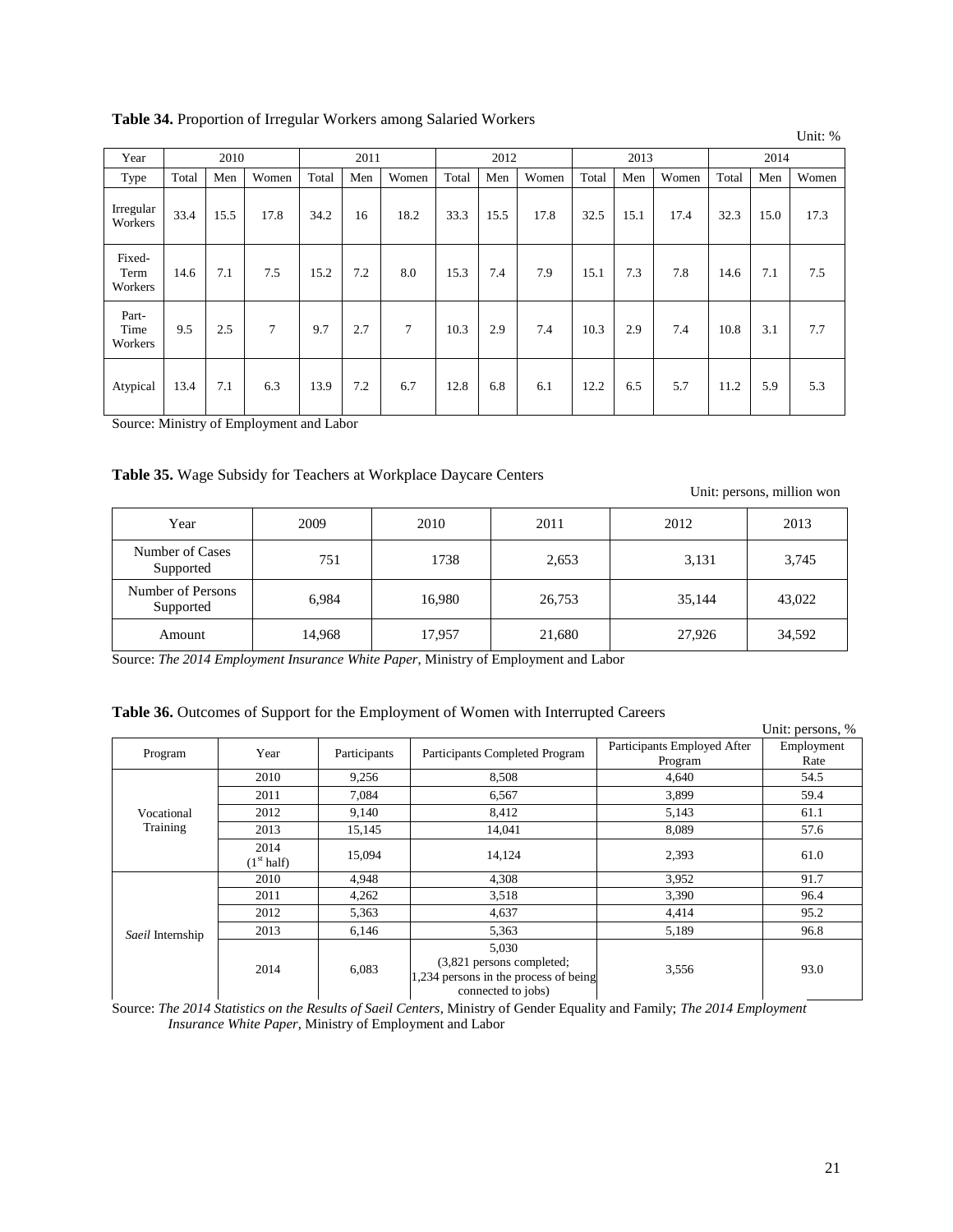| Table 37. Financial Support for Substitute Workers for Maternity/Parental Leave |  |
|---------------------------------------------------------------------------------|--|
|---------------------------------------------------------------------------------|--|

Unit: persons, million won

| Year                                              | 2010  | 2011  | 2012  | 2013  | 2014   |
|---------------------------------------------------|-------|-------|-------|-------|--------|
| Number of Participants                            | 2,088 | 2,575 | 3,257 | 3.722 | 5,039  |
| Number of Participants<br>(Including duplication) | 2,089 | 2,592 | 3,300 | 3.798 | 5,209  |
| Amount                                            | 4,805 | 6.221 | 7,968 | 9,225 | 13.627 |

Source: *The 2014 Employment Insurance White Paper*, Ministry of Employment and Labor

## **Table 38.** Parental Care Benefits Provided by Year

|      |        |                         |        | Unit: persons, million won |  |  |
|------|--------|-------------------------|--------|----------------------------|--|--|
| Year |        | Number of Beneficiaries |        |                            |  |  |
|      | Total  | Men                     | Women  | <b>Total Amount</b>        |  |  |
| 2010 | 41,732 | 819                     | 40,913 | 178,121                    |  |  |
| 2011 | 58,134 | 1,402                   | 56,732 | 276,261                    |  |  |
| 2012 | 64,069 | 1,790                   | 62,279 | 357,798                    |  |  |
| 2013 | 69,616 | 2,293                   | 67,323 | 420,248                    |  |  |
| 2014 | 76,833 | 3,421                   | 73,412 | 500,663                    |  |  |

Source: *The 2014 Employment Insurance White Paper*, Ministry of Employment and Labor; Employment Insurance Database, Ministry of Employment and Labor [\(http://www.index.go.kr/potal/main/EachDtlPageDetail.do?idx\\_cd=1504\)](http://www.index.go.kr/potal/main/EachDtlPageDetail.do?idx_cd=1504)

| Year                               | 2008                     | 2009 | 2010   | 2011 | 2012 | 2013 | 2014 |
|------------------------------------|--------------------------|------|--------|------|------|------|------|
| Total                              | 9                        | 14   | 23     | 86   | 101  | 279  | 444  |
| Large<br>Companies                 | 3                        | 5    | $\tau$ | 22   | 23   | 84   | 77   |
| Small & Mid-<br>Sized<br>Companies | $\overline{\phantom{0}}$ | 3    | 6      | 24   | 29   | 111  | 257  |
| Public<br>Organizations            | 6                        | 6    | 10     | 40   | 49   | 84   | 100  |

**Table 39.** No. of Companies/Organizations Granted Best Family-Friendly Management Certification

Source: Status of companies/organizations with Family-friendly Business Certification, Ministry of Gender Equality and Family [\(http://ffm.mogef.go.kr\)](http://ffm.mogef.go.kr/)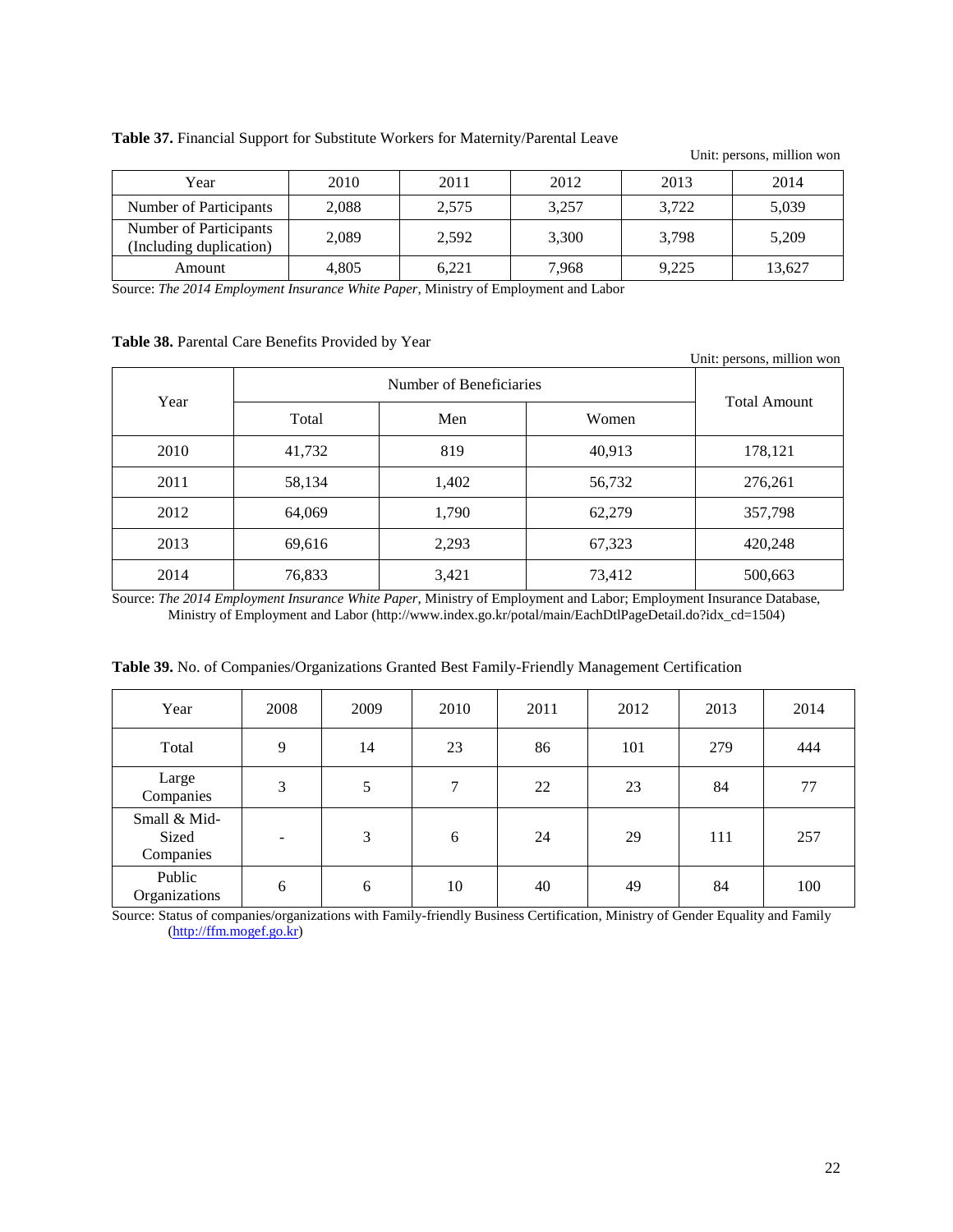#### **Table 40.** Results of Monitoring and Inspection of Discriminatory Employment Practice

#### Unit: cases

 $\mathbf{v}$ 

| Year | Number of Companies/Organizations<br>Inspected | Number of Companies/Organizations<br>with Violations | Number of Cases<br>Subject to Violation |
|------|------------------------------------------------|------------------------------------------------------|-----------------------------------------|
| 2010 | 1.096                                          | 1.067                                                | 6.486                                   |
| 2011 | 985                                            | 853                                                  | 4,418                                   |
| 2012 | 1,132                                          | 1.107                                                | 6.521                                   |
| 2013 | 920                                            | 898                                                  | 4.729                                   |
| 2014 | 652                                            | 596                                                  | 2,053                                   |

Source: *The Annual Report on Women's Policies*, Ministry of Gender Equality and Family

#### **Table 41.** Length of Post-Miscarriage/Stillbirth Maternity Leave by Stage of Pregnancy

|                               | <b>Pregnancy Stage</b>           | Length of Leave                                         |  |
|-------------------------------|----------------------------------|---------------------------------------------------------|--|
| Addition since<br>August 2012 | 11 Weeks of Pregnancy or Earlier | Up to 5 Days from the Date of<br>Miscarriage/Stillbirth |  |
|                               | 12-15 Weeks                      | Up to 10 Days                                           |  |
| <b>Existing Provision</b>     | 16-21 Weeks                      | Up to 30 Days                                           |  |
|                               | 22-27 Weeks                      | Up to $60$ Days                                         |  |
|                               | 28 Weeks or Later                | Up to 90 Days                                           |  |

Source: *The Guidebook on Support Policies: from Marriage to Pregnancy and Childcare*, Ministry of Health and Welfare (2013)

#### **Table 42.** Status of New HIV/AIDS Report

|       |      |      |      |      |      | UIIII: persons |
|-------|------|------|------|------|------|----------------|
| Year  | 2008 | 2009 | 2010 | 2011 | 2012 | 2013           |
| Total | 797  | 768  | 773  | 888  | 868  | 1,013          |
| Men   | 743  | 710  | 723  | 827  | 808  | 946            |
| Women | 54   | 58   | 50   | 61   | 60   | 67             |

Source: *The 2013 HIV/AIDS Status*, Korea Centers for Disease Control and Prevention (2014); *The 2013 Health and Welfare White Paper*, Ministry of Health and Welfare (2013)

#### **Table 43.** Medical Examination and Counseling Provided for HIV/AIDS

|             |             |       |       |       |       | Unit: cases |
|-------------|-------------|-------|-------|-------|-------|-------------|
| Year        |             | 2009  | 2010  | 2011  | 2012  | 2013        |
| Homosexuals | Counseling  | 3,022 | 2,991 | 4,248 | 3,980 | 3,989       |
|             | Examination | 730   | 1,056 | 1,361 | 1,684 | 1,716       |
| Non-Koreans | Counseling  | 627   | 702   | 758   | 1.067 | 1,115       |
|             | Examination | 204   | 337   | 401   | 447   | 710         |

Source: *The 2013 Health and Welfare White Paper*, Ministry of Health and Welfare (2013)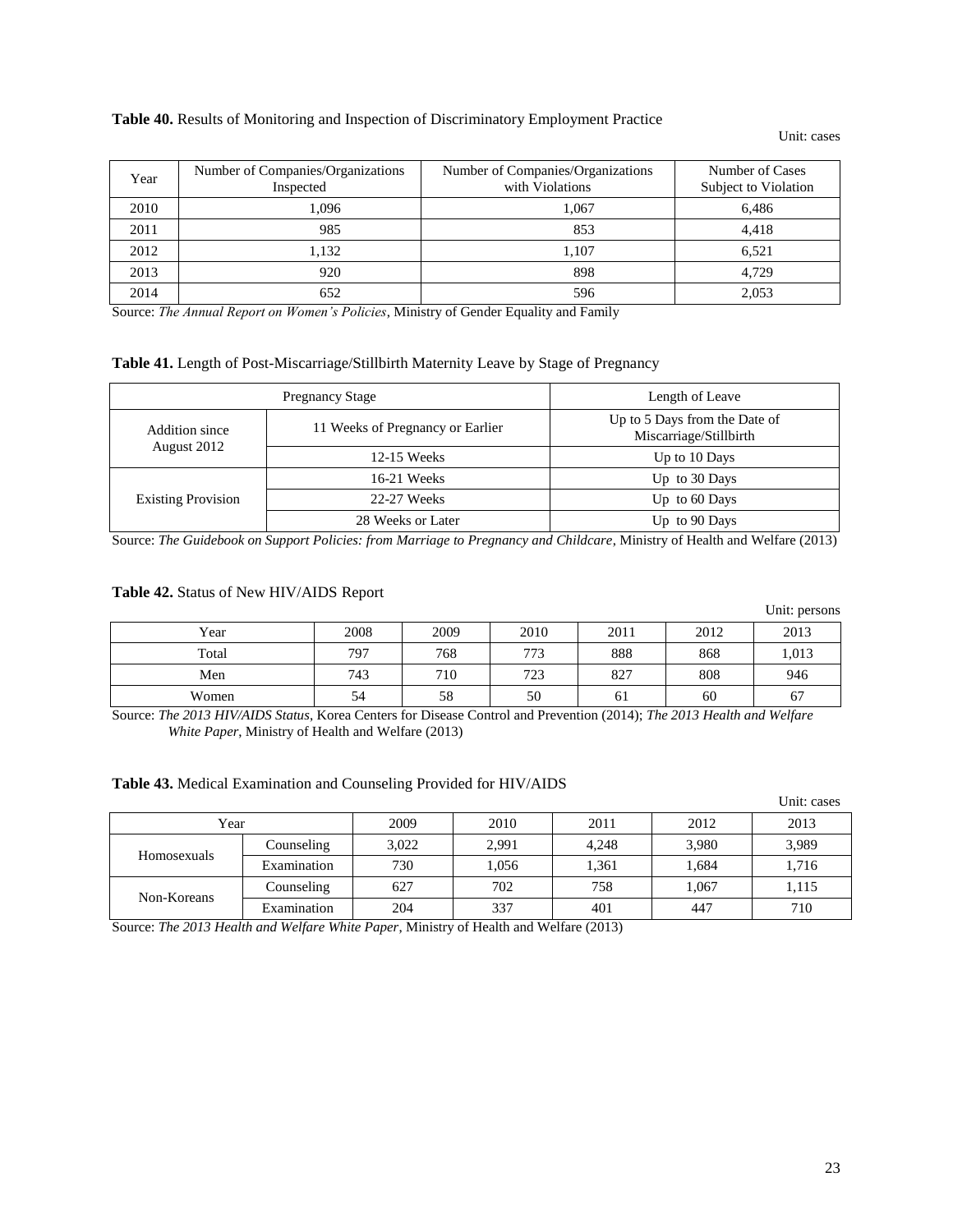#### **Table 44.** Number of Patients with Depression by Gender

Unit: persons, %

| Year  | 2009    | 2010    | 2011    | 2012    | 2013    |
|-------|---------|---------|---------|---------|---------|
| Total | 495.619 | 517.142 | 534,854 | 591,276 | 591.148 |
| Men   | 150.488 | 157.012 | 164.292 | 183,082 | 184,183 |
|       | 30.4    | 30.4    | 30.7    | 31.0    | 31.2    |
| Women | 345.131 | 360,130 | 370.562 | 408.194 | 406.965 |
|       | 69.6    | 69.6    | 69.3    | 69.0    | 68.8    |

Source: *Statistics: Depression*, Health Insurance Review and Assessment Service

#### **Table 45.** Number of Long-Term Care Beneficiaries by Gender

|              | <b>Tuble 40.</b> Funded of Bong Term care Beneficiaties by Generi |         |         | Unit: persons, % |
|--------------|-------------------------------------------------------------------|---------|---------|------------------|
| Year         | 2010                                                              | 2011    | 2012    | 2013             |
| Total        | 348,561                                                           | 360,073 | 369,587 | 399,591          |
| Men          | 104,199                                                           | 106,004 | 107,387 | 114,510          |
| Women        | 244,362                                                           | 254,069 | 262,200 | 285,081          |
| Women $(\%)$ | 70.1                                                              | 70.6    | 70.9    | 71.3             |

Source*: Long-term Care Beneficiaries by Gender*, Statistics Korea (2010-2013)

#### **Table 46.** Number of Beneficiaries of Subsidies for Childcare and Child Education

|                                      |         |         |         |         | Unit: persons |
|--------------------------------------|---------|---------|---------|---------|---------------|
| Year                                 | 2010    | 2011    | 2012    | 2013    | 2014          |
| Total                                | 117,000 | 129,471 | 174,140 | 182.134 | 179,481       |
| <b>Childcare Benefits</b>            | 66.122  | 71.493  | 72,536  | 73,020  | 70.916        |
| <b>Education Subsidy</b>             | 50,878  | 57,978  |         |         |               |
| <b>Additional Childcare Benefits</b> |         |         | 1,848   | 2,323   | 2,484         |
| Subsidies for Stationary Items       |         |         | 99,486  | 106,511 | 105,752       |
| Livelihood Benefits                  |         |         | 270     | 280     | 329           |

Source: *The Annual Report on Women's Policies*, Ministry of Gender Equality and Family

## **Table 47.** Number of Cases Supported for the Enforcement of Child Support

Unit: cases

| Year | Number of<br>Cases<br>Received | Legal Aid |                                |                                    |                                 |       |                     |
|------|--------------------------------|-----------|--------------------------------|------------------------------------|---------------------------------|-------|---------------------|
|      |                                | Total     | Claims for<br>Child<br>Support | Claims for<br>Child<br>Affiliation | Child Support<br>Cases Enforced | Other | Under<br>Processing |
| 2010 | 1,634                          | 801       | 372                            | 10                                 | 419                             | 827   | 6                   |
| 2011 | 2,653                          | 942       | 405                            | 25                                 | 512                             | 1,701 | 10                  |
| 2012 | 3,457                          | 1,167     | 454                            | 43                                 | 670                             | 2,280 | 10                  |
| 2013 | 4,034                          | 1,403     | 456                            | 39                                 | 908                             | 2,609 | 22                  |
| 2014 | 4,245                          | 1,476     | 431                            | 42                                 | 1,003                           | 2,750 | 19                  |

Source: *The 2013 Report on Women's Policies*, p. 205, Ministry of Gender Equality and Family